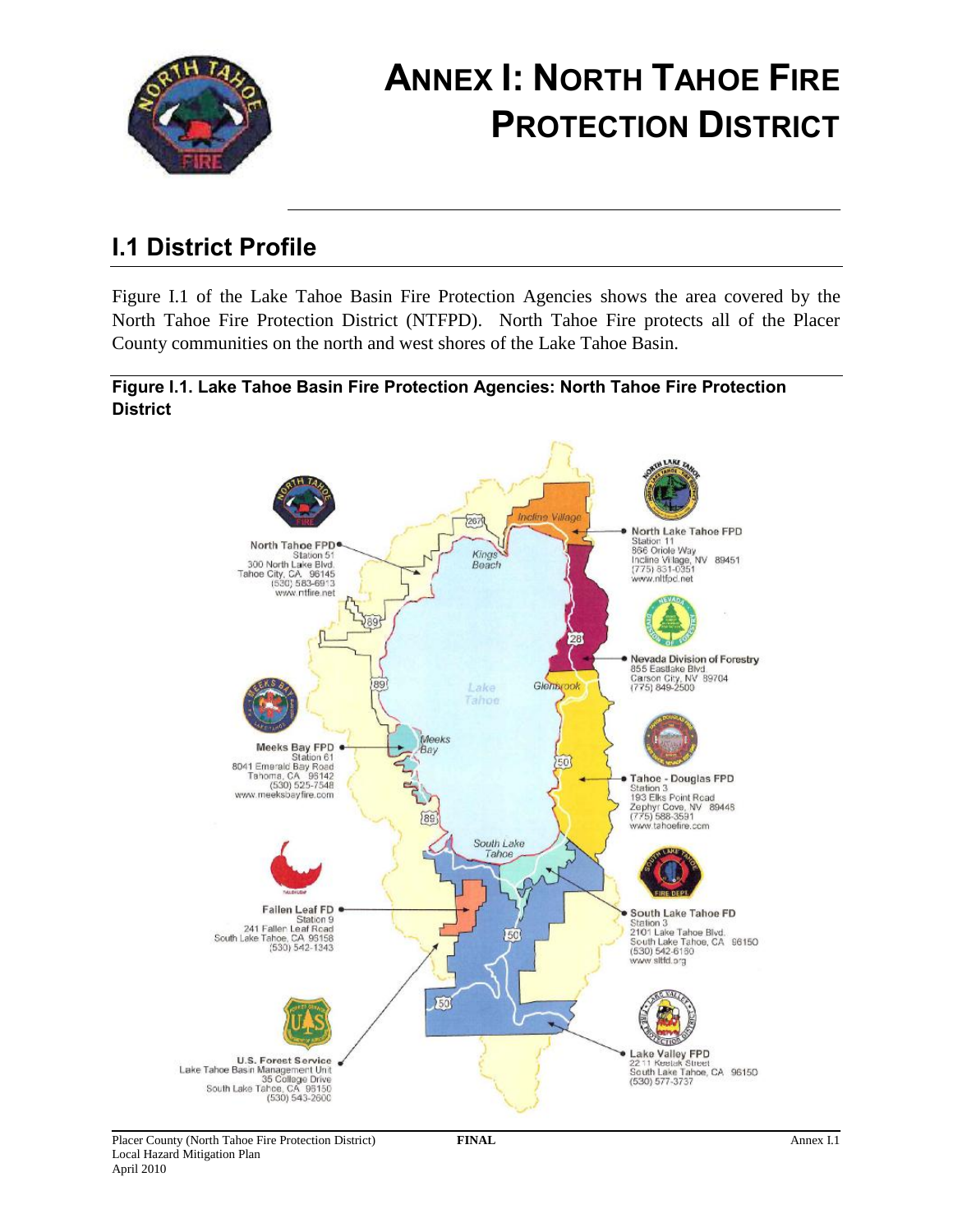North Tahoe Fire Protection District serves the north and west shores of Lake Tahoe, California. The District covers over 31 square miles of territory and borders the largest alpine lake in North America. The full-time resident population is just over 18,000 people, but communities swell to well over 50,000 people on any given day in the busy winter and summer tourist seasons. The district serves a rural area and is geographically isolated due to the numerous high mountain passes, two-lane highways, harsh weather conditions, and extreme influxes of tourists. The areas served are at altitudes of 6,000 feet to over 9,000 feet.

The District is a combination fire department with five fire stations and employs 40 full-time personnel. It also employs 20 to 25 part-time personnel. This district is an all risk fire and EMS transporting agency, providing fire suppression and prevention, rescue, hazardous materials, and paramedic ambulance services.

The District, under long term contract, administers and provides this all risk fire and EMS service to the community of Alpine Meadows, a world-class ski resort with over 750 housing units, limited egress, and a fire station staffed during peak demand, about 5 months throughout the year.

# **I.2 Hazard Identification and Summary**

The NTFPD's planning team identified the hazards that affect the District and summarized their frequency of occurrence, spatial extent, potential magnitude, and significance specific to the District (see Table I.1).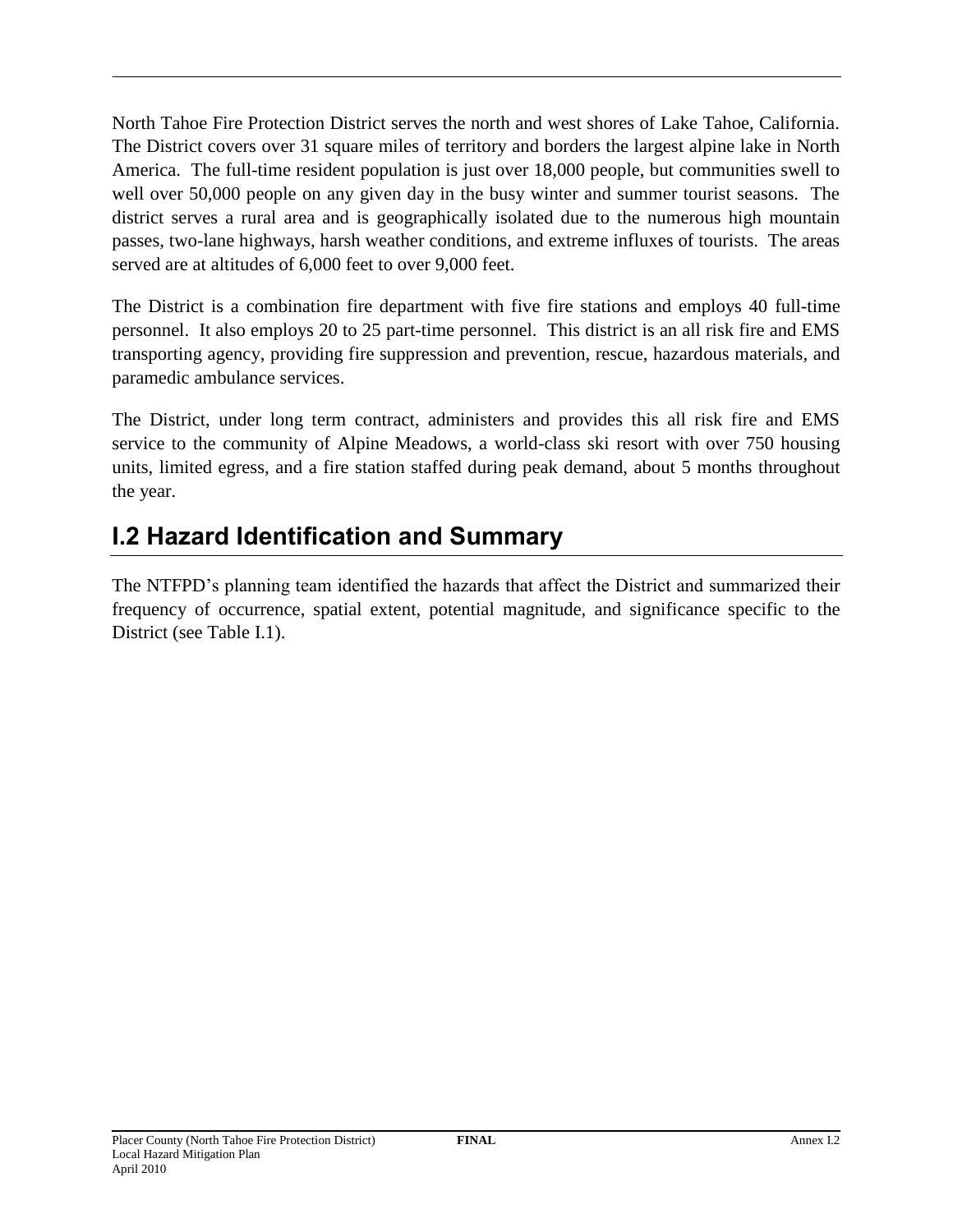### **Table L.1. NTFPD—Hazard Summaries**

| <b>Hazard</b>                                       | <b>Probability of</b><br><b>Occurrence</b> | <b>Spatial Extent</b> | <b>Potential</b><br><b>Magnitude</b> | <b>Significance</b> |
|-----------------------------------------------------|--------------------------------------------|-----------------------|--------------------------------------|---------------------|
| <b>Agricultural Hazards</b>                         | Unlikely                                   | Limited               | Negligible                           | Low                 |
| Avalanche                                           | Likely                                     | Limited               | Limited                              | Low                 |
| Dam Failure                                         | Occasional                                 | Limited               | Limited                              | Medium              |
| Drought                                             | Occasional                                 | Significant           | Limited                              | Low                 |
| Earthquake                                          | Occasional                                 | Significant           | Critical                             | High                |
| Flood (100-year)                                    | Occasional                                 | Limited               | Critical                             | Medium              |
| Flood (Stormwater)                                  | Occasional                                 | Limited               | Limited                              | Low                 |
| Human Health Hazards:                               |                                            |                       |                                      |                     |
| <b>West Nile Virus</b>                              | Occasional                                 | Limited               | Limited                              | Low                 |
| Landslide                                           | Occasional                                 | Limited               | Limited                              | Medium              |
| Severe Weather:                                     |                                            |                       |                                      |                     |
| Extreme Cold/Freeze                                 | Likely                                     | Extensive             | Limited                              | Medium              |
| <b>Extreme Heat</b>                                 | Likely                                     | Extensive             | Limited                              | Medium              |
| Fog                                                 | Occasional                                 | Significant           | Limited                              | Low                 |
| Heavy Rain/<br>Thunderstorm/Hail/<br>Lightning/Wind | Likely                                     | Significant           | Limited                              | Low                 |
| Snow (was Winter Storm)                             | Likely                                     | Extensive             | Critical                             | Medium              |
| Tornado                                             | Occasional                                 | Limited               | Limited                              | Low                 |
| Soil Hazards:                                       |                                            |                       |                                      |                     |
| Erosion                                             | Occasional                                 | Limited               | Limited                              | Low                 |
| <b>Expansive Soils</b>                              | Unlikely                                   | Limited               | Negligible                           | Low                 |
| Volcano                                             | Unlikely                                   | Significant           | Limited                              | Low                 |
| Wildfire                                            | Likely                                     | Significant           | Critical                             | High                |

### **Guidelines for Hazard Rankings**

**Frequency of Occurrence:**

Highly Likely—Near 100 percent probability in next year

Likely—Between 10 and 100 percent probability in next year or at least one chance in ten years

Occasional—Between 1 and 10 percent probability in next year or at least one chance in next 100 years

Unlikely—Less than 1 percent probability in next 100 years

#### **Spatial Extent:**

Limited—Less than 10 percent of planning area Significant—10-50 percent of planning area Extensive—50-100 percent of planning area Source: North Tahoe Fire Protection District

#### **Potential Magnitude:**

Catastrophic—More than 50 percent of area affected Critical—25 to 50 percent Limited—10 to 25 percent Negligible—Less than 10 percent

**Significance (subjective):** Low, Medium, High

Impacts of past events and vulnerability to specific hazards are discussed below (see Section 4.1 Hazard Identification for more detailed information about these hazards and their impacts on Placer County).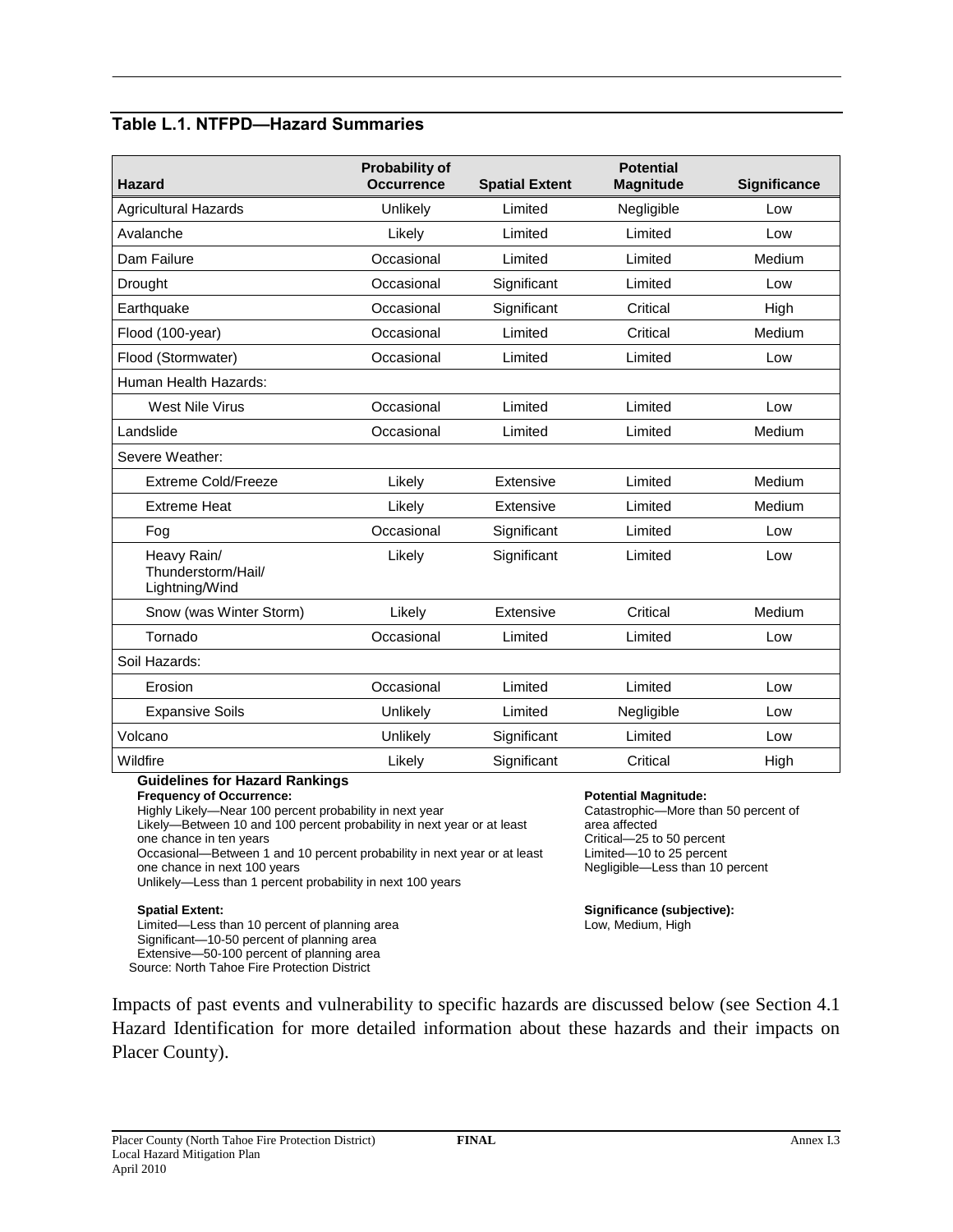# **I.3 Vulnerability Assessment**

The intent of this section is to assess the District's vulnerability separate from that of the planning area as a whole, which has already been assessed in Section 4.3 Vulnerability Assessment in the main plan. For more information about how hazards affect the County as a whole, see Chapter 4 Risk Assessment in the main plan.

### **I.3.1 Assets at Risk**

This section considers the District's assets at risk. Table I.2 lists District assets identified by representatives from the NTFPD as important to protect in the event of a disaster.

| <b>Name of Asset</b>                        | <b>Type</b>         | <b>Replacement Value</b>        | <b>Hazard Specific Info</b> |
|---------------------------------------------|---------------------|---------------------------------|-----------------------------|
| North Tahoe FPD facilities                  | Essential           |                                 |                             |
| <b>Headquarters Station 51</b>              | Essential           | \$14.6 million                  |                             |
| Station 52 Training                         | Essential           | \$12.5 million                  |                             |
| Station 53 Homewood                         | Essential           | \$9.5 million                   |                             |
| Station 54<br>District shop                 | Essential           | \$8.0 million                   |                             |
| Station 55<br><b>Fuels Reduction</b>        | Essential           | \$8.0 million                   |                             |
| Station 56<br><b>Alpine Meadows</b>         | Essential           | \$6.5 million                   |                             |
| Type 1 Structure Engines X 6                | Essential           | \$700,000 each                  |                             |
| Type 3 Brush Engines X 3                    | Essential           | \$400,000 each                  |                             |
| ALS Ambulances X7                           | Essential           | \$125,000 each                  |                             |
| Command Vehicles etc.                       |                     | \$50,000                        |                             |
| Placer Co. Sheriff Dispatch & Office        | Essential           |                                 |                             |
| Highways, Bridges,<br><b>Arterial Roads</b> | Transport/ Lifeline |                                 |                             |
| <b>Utilities</b>                            | Transport/ Lifeline | Power, Water, Gas, Sewer        |                             |
| CalTrans & Placer Co. DPW                   | Transport/ Lifeline | <b>Facilities and Equipment</b> |                             |
| Lake Tahoe Outlet Dam                       | <b>High Loss</b>    |                                 |                             |
| <b>Schools and Shelter locations</b>        | <b>High Loss</b>    |                                 |                             |
| Groceries stores                            |                     |                                 |                             |

#### **Table I.2. NTFPD—Critical Facilities and Other District Assets**

Source: North Tahoe Fire Protection District

It is important to note that there are no hospitals within the North Tahoe Fire District boundaries. This becomes a significant vulnerability when the highways become impassable due to flooding, rock/mudslides, avalanches, and interstate closures.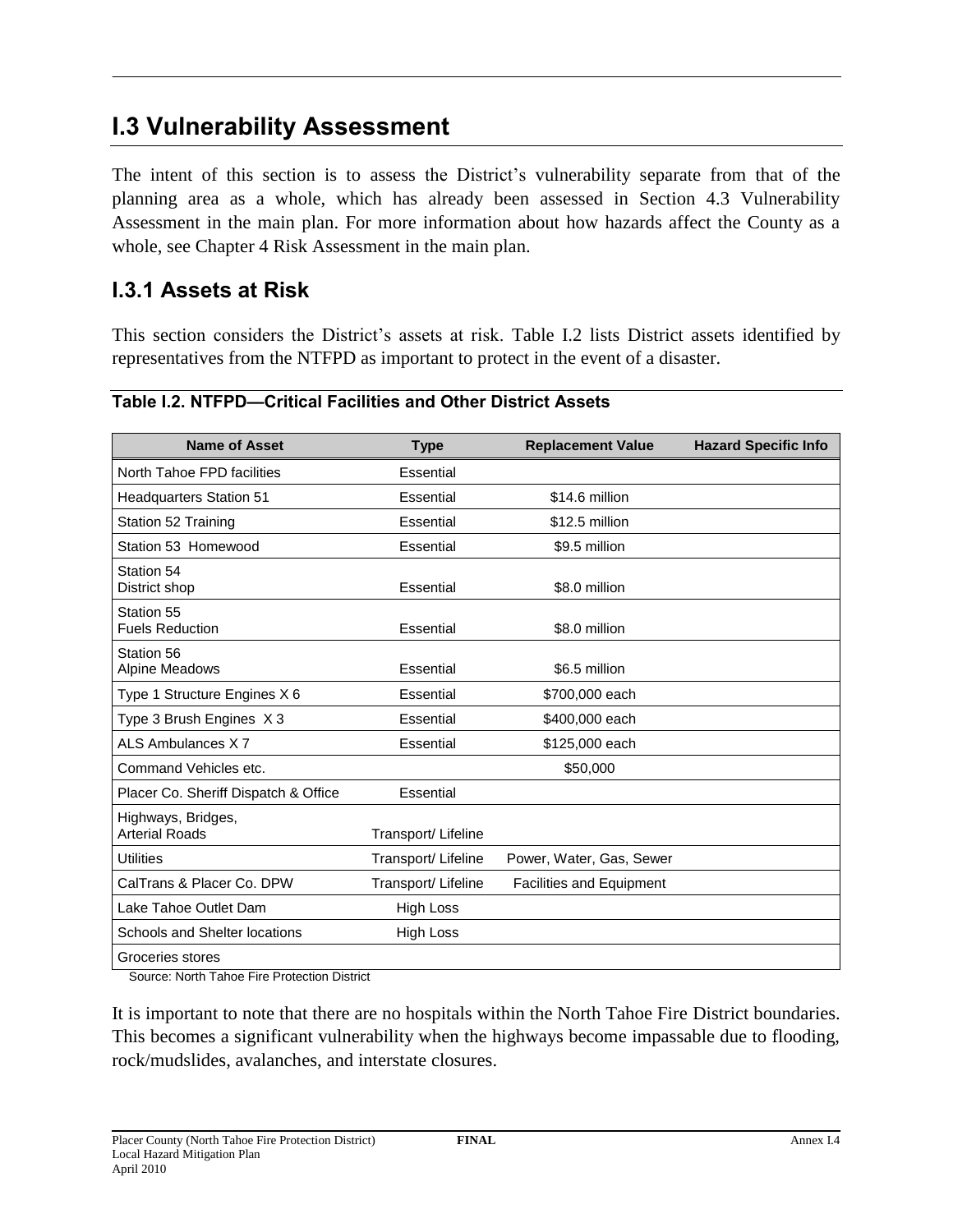### **Natural Resources**

Several state or federally listed species may be found within the District boundary. These are identified, along with other species of concern found in the District, in Table I.3.

|                                           | <b>Federal Status</b> | <b>Critical Habitat in</b><br><b>NV/CA</b> |                    |              |
|-------------------------------------------|-----------------------|--------------------------------------------|--------------------|--------------|
| <b>Species</b>                            |                       |                                            | <b>Office Lead</b> | <b>State</b> |
| <b>Mammals</b>                            |                       |                                            |                    |              |
| Fisher, Martes pennanti (West Coast DPS)  | C                     | N/A                                        | <b>YFWO</b>        | CA           |
| <b>Birds</b>                              |                       |                                            |                    |              |
| Yellow-billed cuckoo, Coccyzus americanus |                       |                                            |                    |              |
| (Western U.S. DPS)                        | C                     | N/A                                        | <b>SFWO</b>        | CA/NV        |
| Bald eagle, Haliaeetus leucocephalus      | Т                     | N                                          | <b>SFWO</b>        | CA/NV        |
| <b>Amphibians</b>                         |                       |                                            |                    |              |
| Yosemite toad, Bufo canorus               | C                     | N/A                                        | <b>SFWO</b>        | CA           |
| Mountain yellow-legged frog, Rana muscosa |                       |                                            |                    |              |
| (Sierra Nevada DPS)                       | C                     | N/A                                        | <b>SFWO</b>        | CA/NV        |
| <b>Fishes</b>                             |                       |                                            |                    |              |
| Lahontan cutthroat trout,                 |                       |                                            |                    |              |
| Oncorhynchus clarki henshawi              | т                     | N                                          | <b>NFWO</b>        | CA/NV        |
| <b>Plants</b>                             |                       |                                            |                    |              |
| Webber ivesia, Ivesia webberi             | C                     | N/A                                        | <b>NFWO</b>        | CA/NV        |
| Tahoe Yellowcress, Rorippa subumbellata   | C                     | N/A                                        | <b>NFWO</b>        | CA/NV        |

|  |  | Table I.3. Species of Concern in the North Tahoe Fire Protection District |  |
|--|--|---------------------------------------------------------------------------|--|
|  |  |                                                                           |  |

Source: North Tahoe Fire Protection District

### **Growth and Development Trends**

Population growth within the NTFPD continues but is not uniform throughout. The areas within and closest to the developed communities are growing fastest and have higher housing densities. The more rural, mountainous areas are experiencing limited growth, in part due to land ownership, lack of services, and overall rugged terrain.

Unique to this part of Placer County is not the growth of full time residents, but the influx of visitors and tourists to the area, especially during the peak summer and winter seasons. While this area is home to only about 18,000 full time residents, during high season some 50,000 people, on any given day, may be enjoying the vast recreational and tourist opportunities. This spike in population creates a unique vulnerability to the area, especially in the event highways become impassable due to flooding, landslides, avalanches, or gridlocks due to high volume and extreme weather conditions. Even during the off-season, the lack of multiple transportation routes, if closed, can leave the resident population cut off from necessary, and potentially lifesaving, services.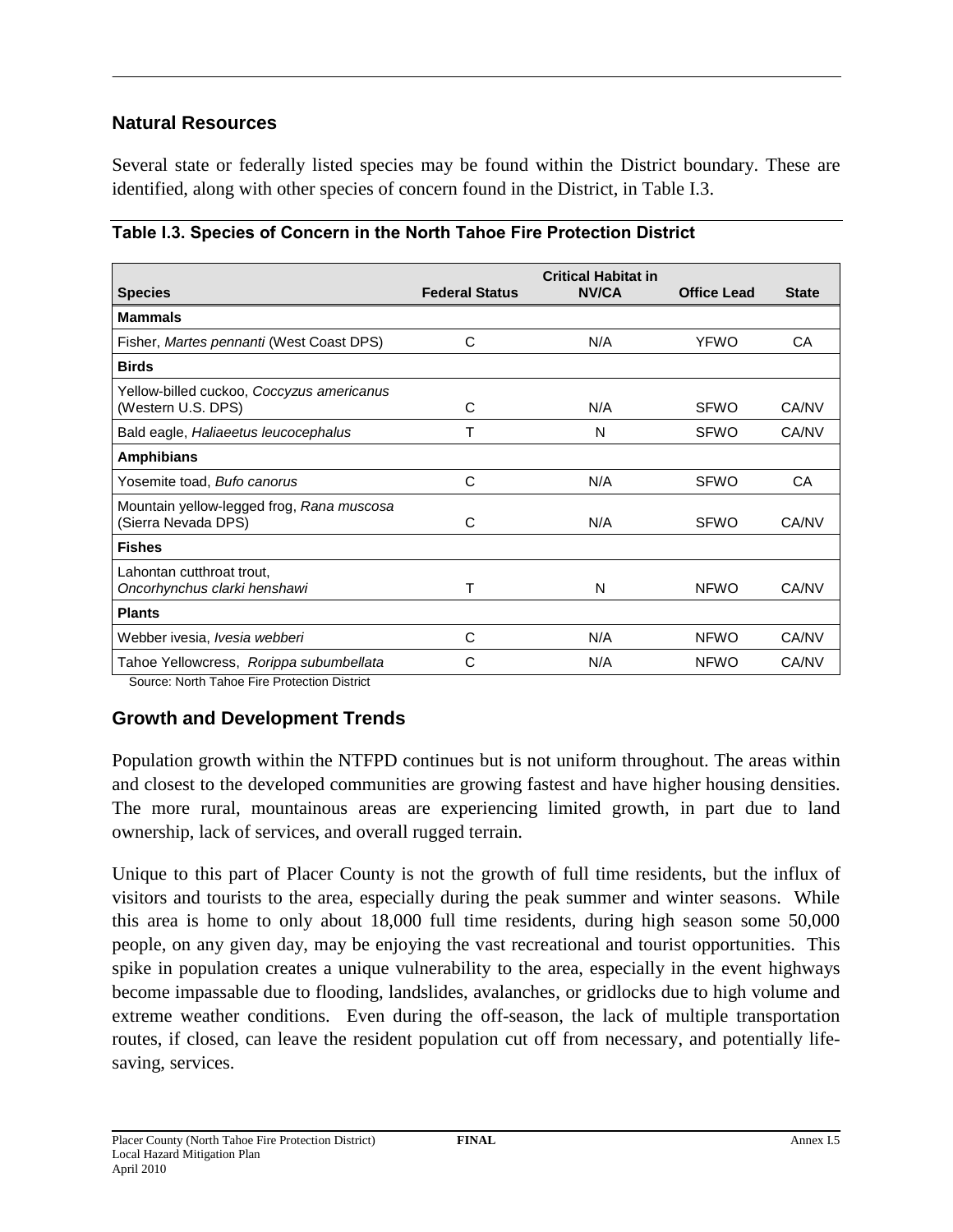### **I.3.2 Estimating Potential Losses**

### **Dam Failure**

A dam failure can range from a small uncontrolled release to a catastrophic failure caused by prolonged rainfall and flooding. The primary danger associated with dam failure is the high velocity flooding of those properties downstream of the dam. Dam failure flooding varies by area depending on which dam fails and the nature and extent of the dam failure and associated flooding.

Vulnerability to dam failures is generally confined to the areas subject to inundation downstream of the facility. Based on analysis provided in the Placer County General Plan Background Report, only four dams within Placer County have the potential to affect more than 100 persons. Of these four, a failure of the Lake Tahoe Dam could potentially impact areas within the NTFPD. Failure of this dam would be contained within the Truckee River floodway to Nevada County and could impact in excess of 1,000 people.

### **Flood**

The Truckee River Watershed is the primary watershed of concern within the District boundaries. The Truckee River Watershed, with an area of approximately 2,720 square miles, encompasses the entire Lake Tahoe, Truckee River, and Pyramid Lake systems. The overflowing and diversion of Squaw Creek (upper Truckee River Basin) is responsible for major flooding events, such as the January floods of 1997, in eastern Placer County.

Flooding and soil erosion due to heavy rains and snow runoff have been a historical problem. Abundant snowfall in the mountains combined with rain and steep terrain can mean rapid runoff and flooding. Water flow can be high in peak runoff periods with historical downstream flooding. The primary impacts from flooding within the district include damage to roads, utilities, bridges, and flooding of homes, businesses and critical facilities. Road closures create difficulties in providing emergency services to areas cut off by flooding and limit the area's ability to evacuate.

The most notable flood event impacting the District is the January floods of 1997. This flooding started in late December over a crowded holiday period, with heavy winter storms causing some 6-7 feet of snow to fall at the lake level, followed by a warm wet storm causing approximately 14″ inches of rain to fall in a two-day period. Flooding was widespread over much of northern California and parts of Nevada. All of the NTFPD's response area was impacted by flooding. Damage to infrastructure and private property was estimated at \$35 million, and included damage to bridges, highways, surface streets, utilities, and the collapse of a portable classroom. All transportation and supply routes were cut off or gridlocked and inaccessible. Mud and rockslides occurred throughout the region, with one large landslide, approximately 1 mile in length, occurring on the west shore.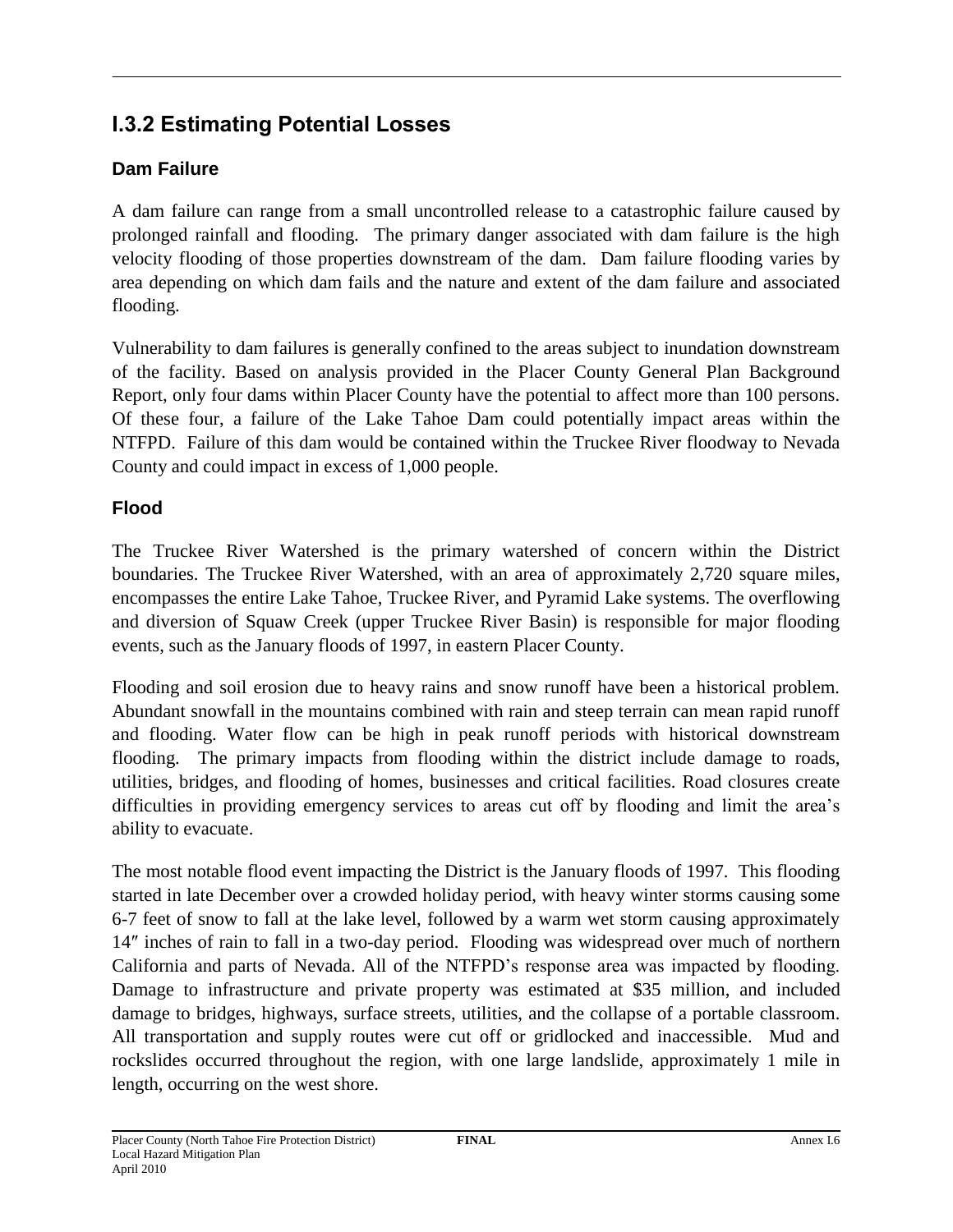### **Landslides**

Given the geology, climate, and terrain of the District, landslides can be a significant concern. Notable landslides of record include the landslides occurring along the Truckee River, Squaw Creek, and Bear Creek rivers associated with the 1997 flood event. These include the Wayne Road, Sandy Way, and Navajo Court landslides discussed in detail in Section 4.1 of the main plan. See Figure 4.24 for a map depicting these landslide areas.

### **Severe Weather: Extreme Temperatures**

Extreme weather events, often accompanied by extreme temperatures, occur on an annual basis within the NTFPD boundaries. With altitudes ranging from 6,000 to 9,000 feet above msl, extreme cold/freezing temperatures can create significant problems. Of particular concern to the District is the vulnerability of the area to broken utilities and power failures during extreme weather events. Most notably, during the mid-80s, a gas main failure occurred in Carson City, Nevada, causing a major outage throughout the region. This also resulted in an overload of the power utilities in the District, causing failures lasting several days. The District estimates that such outages lasting several days during extreme weather events occur approximately every 2-3 winters.

### **Severe Weather: Snow**

Extreme winter weather events are a major concern to the District. Snow and winter weather conditions regularly result in utility outages and the closure of major transportation routes. According to the NTFPD planning team, major winter storms have routinely cut off transportation routes in the district for hours (as recent as March 2007) to over a week (back in the 1950s), stranding thousands and causing a major impact to services and supplies.

### **Wildfire**

All communities within the District are listed on the National Fire Plan's "Communities at Risk" list as set forth in Section 4.3.2 of the main plan.

Over one hundred years of aggressive fire suppression under the national fire suppression policy has rendered wildlands severely overgrown. Much of the private land in the District's area is in the wildland urban interface with increasing residential development.

According to the NTFPD, the following areas of the District were prioritized for projects because of their population, values at risk, and fuel availability:

- Tahoe City
- Lake Forest
- Highlands
- Dollar Point
- Cedar Flats
- Carnelian Bay
- Agate Bay
- Tahoe Vista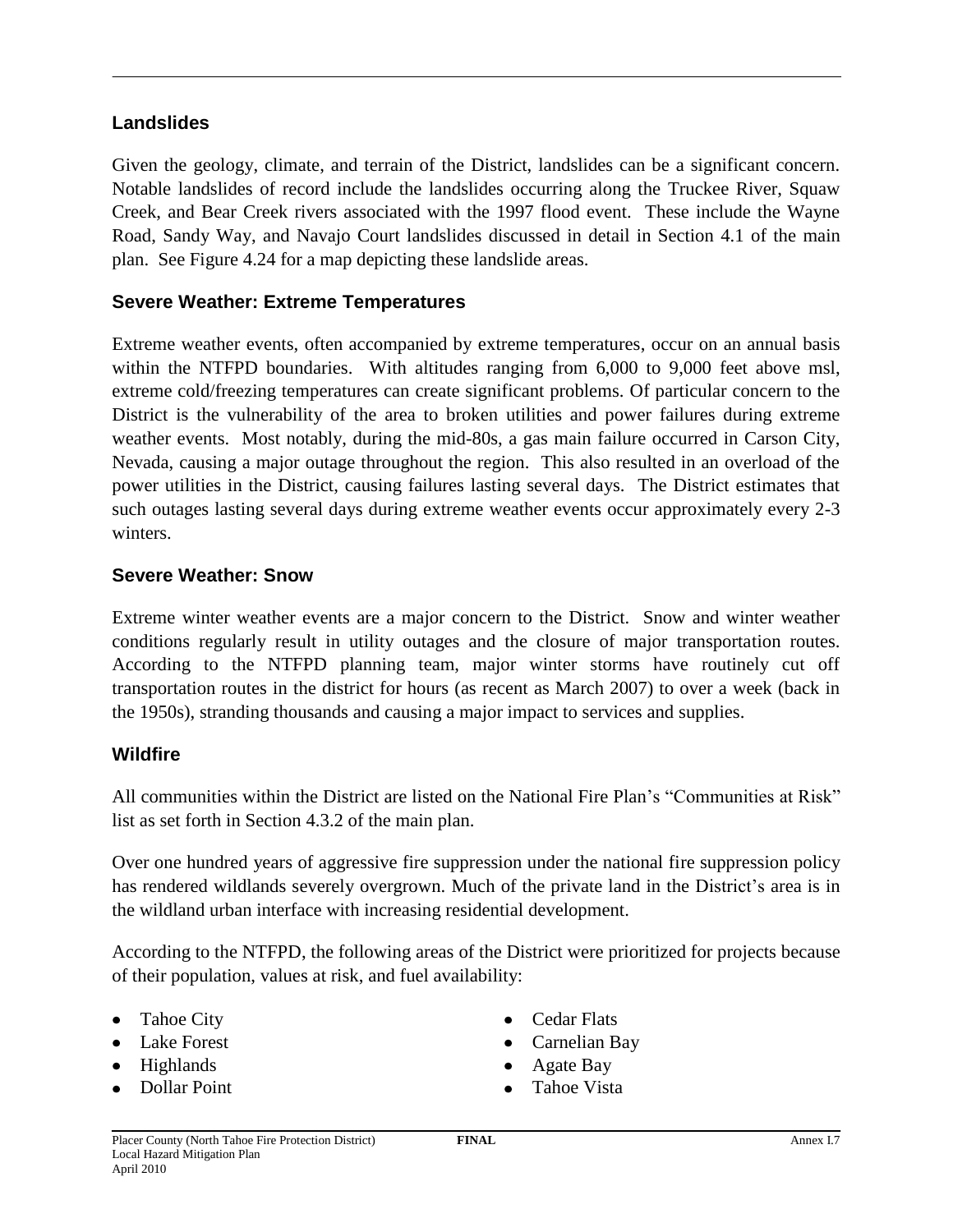- Kings Beach  $\bullet$
- Kingswood
- Talmont
- Tahoe Park
- Pineland
- Timberland
- Skyland
- Tahoe Pines  $\bullet$
- Tahoe Swiss Village
- Homewood
- Chamberlands
- Tahoma
- McKinney Estates.

As more people move into the area and impacts from recreational demands increase, there will be more human-caused wildfire starts each year. And, the increased number of widely scattered homes within the District adds greatly to the danger, complexity, and cost of fighting these fires.

Currently, many of the communities in the District are limited to one route access and egress in the event of a major wildfire. Historically, these routes are closed during major events, stranding many people, including visitors, away from their families and homes. So far there has been no loss of life attributed to the limited evacuation routes, but it is likely only a matter of time before people are cut off and trapped by a major fire event.

Forest overgrowth due to the efficiency of modern firefighting techniques, and to society's current election to limit forest thinning and harvesting, is a serious problem. If wildfire does not impact the forest first, native insects will eventually kill millions of trees. Explosions in insect populations usually start during a drought, when the lack of water combined with too many trees per acre render the trees to weak to fight off the insect attacks. Without a change in management practices on public lands, there is little hope of avoiding a kill off of trees similar to the kill off experienced by other national forests.

The most notable recent wildfire to impact the District was the Washoe Fire in August 2007. This fire occurred in the wildland urban interface area of Tahoe Park and Tahoe Woods subdivision, along the west shore of Lake Tahoe. Although no lives were lost, the fire destroyed 5 residential structures and encompassed 19 acres. Power and gas utilities incurred damages. There were also losses to timber assets, loss of watershed protection, and loss of the aesthetic value of a scenic corridor. This event caused major disruptions to west shore and Tahoe City traffic and business on a busy summer weekend. Highway 89 in West Lake was closed for a period of time.

Along with severe winter storms and heavy snow, wildland fires are a significant threat to regional power distribution systems. Power outages caused by wildland fires directly affect the safety of district residents, drastically restrict critical water system operations, and severely limit available water supplies for fire suppression.

### **Other Hazards**

While of lower planning significance to the District relative to other hazards, the following information about avalanche and hazardous materials release should still be noted: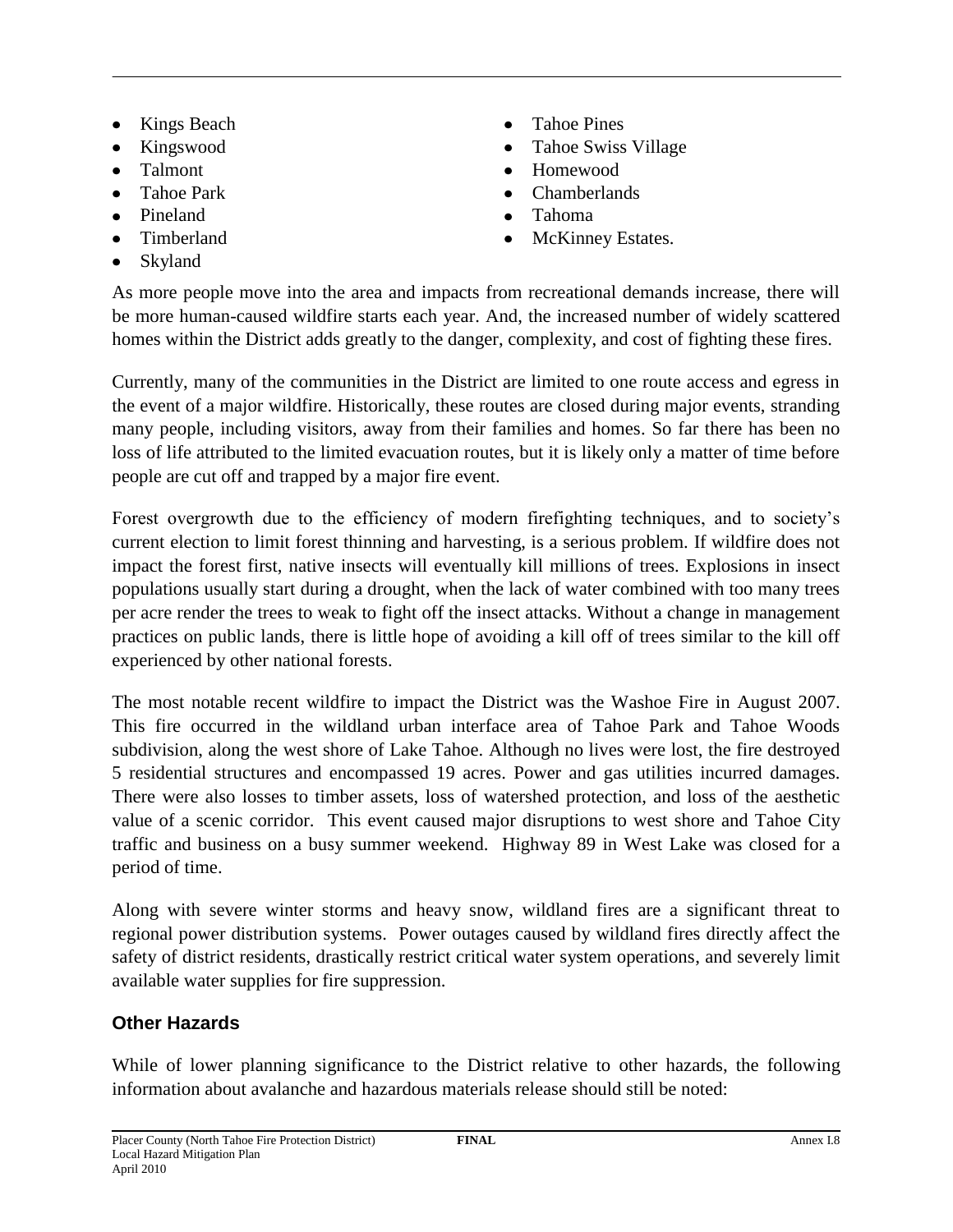### *Avalanche*

During an intense snow year in 1982, multiple major avalanches caused deaths, injuries, property damage, and isolated residents in the Alpine Meadow's ski resort and valley. Seven people died in the March 31, 1982 event, and resulted in significant damage to the ski area lodge, shop and some residential homes, as well as to power infrastructure. In the 1976 Beaver Bowl Avalanche, three fatalities occurred.

According to the NTFPD, in addition to the above events resulting in fatalities, numerous avalanches have occurred over the years causing damage to structures, vehicles, and closing main roads (including Highway 89). Avalanches continue to occur in the Lake Tahoe region almost every year. Several avalanches during the winter of 2008/2009 took the lives of 3 highly respected local citizens.

# **I.4 Capability Assessment**

Capabilities are the programs and policies currently in use to reduce hazard impacts or that could be used to implement hazard mitigation activities. This capabilities assessment is divided into five sections: regulatory mitigation capabilities; administrative and technical mitigation capabilities; fiscal mitigation capabilities; mitigation outreach and partnerships; and other mitigation efforts.

### **I.4.1 Regulatory Mitigation Capabilities**

Table I.4 lists regulatory mitigation capabilities, including planning and land management tools, typically used by local jurisdictions to implement hazard mitigation activities and indicates those that are in place in the NTFPD.

| <b>Regulatory Tool</b>                                                        | Yes/No     | <b>Comments</b>                                                         |
|-------------------------------------------------------------------------------|------------|-------------------------------------------------------------------------|
| General plan                                                                  | No.        | See Placer County                                                       |
| Zoning ordinance                                                              | No.        | See Placer County                                                       |
| Subdivision ordinance                                                         | No.        | See Placer County                                                       |
| Site plan review requirements                                                 | Yes        | Structural plan checks                                                  |
| Growth management ordinance                                                   | No.        |                                                                         |
| Floodplain ordinance                                                          | <b>No</b>  |                                                                         |
| Other special purpose ordinance (stormwater,<br>water conservation, wildfire) | Yes        | Local Fire Prevention Code                                              |
| Building code                                                                 | <b>Yes</b> | Version: Placer County Building Code (2007<br>California Building Code) |
| Erosion or sediment control program                                           | <b>No</b>  |                                                                         |
| Storm water management program                                                | No.        |                                                                         |
| Capital improvements plan                                                     | Yes        |                                                                         |

### **Table I.4. NTFPD's Regulatory Mitigation Capabilities**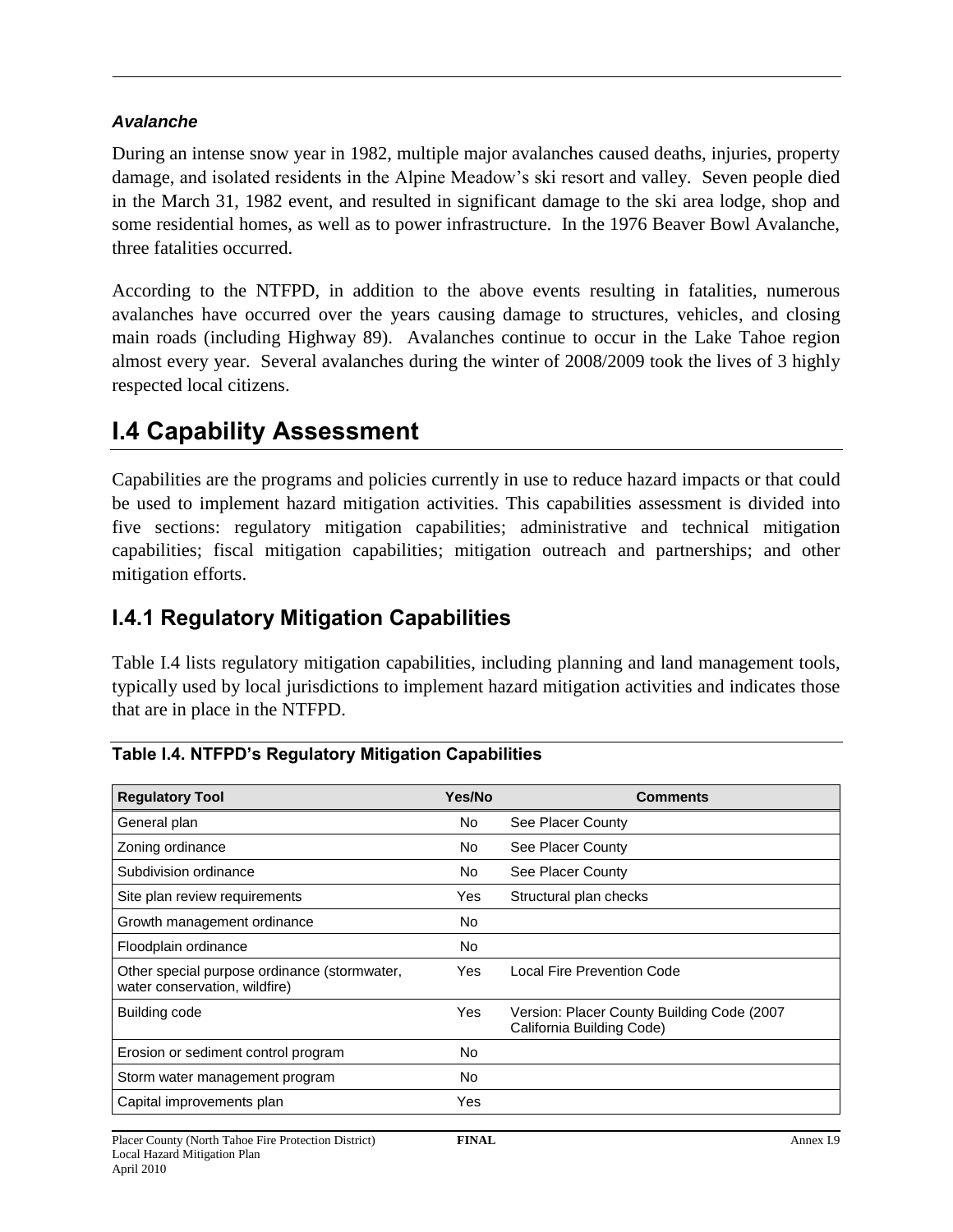| <b>Regulatory Tool</b>                                          | Yes/No | <b>Comments</b>                    |  |
|-----------------------------------------------------------------|--------|------------------------------------|--|
| Economic development plan                                       | No     |                                    |  |
| Local emergency operations plan                                 | Yes    |                                    |  |
| Other special plans                                             | Yes    | Community Wildfire Protection Plan |  |
| Flood Insurance Study or other engineering study<br>for streams | No     | See Placer County                  |  |

Source: North Tahoe Fire Protection District

### **Alpine Meadows, Community Wildfire Protection Plan, 2005**

The Alpine Meadows Community Wildfire Protection Plan (CWPP) summarizes wildfire dangers and issues within the Alpine Meadows area. The CWPP also catalogs community wildfire protection needs and identifies corrective action and community projects that will mitigate some of the problems.

### **I.4.2 Administrative/Technical Mitigation Capabilities**

The board is comprised of 5 members representing 5 regions within the Lake Tahoe basin and is selected by registered voters within the District. The board serves as the governing body for the District's more than 18,000 residents. Members of the board are elected by geographical Division for 4 years.

The Board of Directors approves District Rules and Regulations and, through the Fire Chief, ensures adherence to District policies. District policy and actions may be adopted by motion, or more formally, by resolution.

The NTFPD provides services through six fire stations: Alpine Meadows, Tahoe City, Homewood, Dollar Hill, Carnelian Bay, and Kings Beach. These fire stations are staffed by 60 to 65 uniformed and support personnel.

The Assistant Chief oversees the operations division which includes service delivery, communications, apparatus repair, replacement, and purchasing. The Assistant Chief is responsible for engine company staffing, alarm response guidelines, and standard operating procedures.

NTFPD's dispatch services are provided by the Grass Valley Emergency Command Center in Grass Valley, CA. The dispatch center uses computer aided dispatching to ensure optimal resource monitoring and management utilizing the closest resource backed up by station cover assignments in a multi-tiered alarm structure.

For apparatus maintenance and repair the District employs 1 full-time Mechanic/Captain and two part-time assistants. The District pursues an aggressive vehicle replacement policy which refurbishes engines after 10 years, places them in reserve after 20 years and replaces them after 25 years. District ambulances are designed to have the ambulance module remounted on a new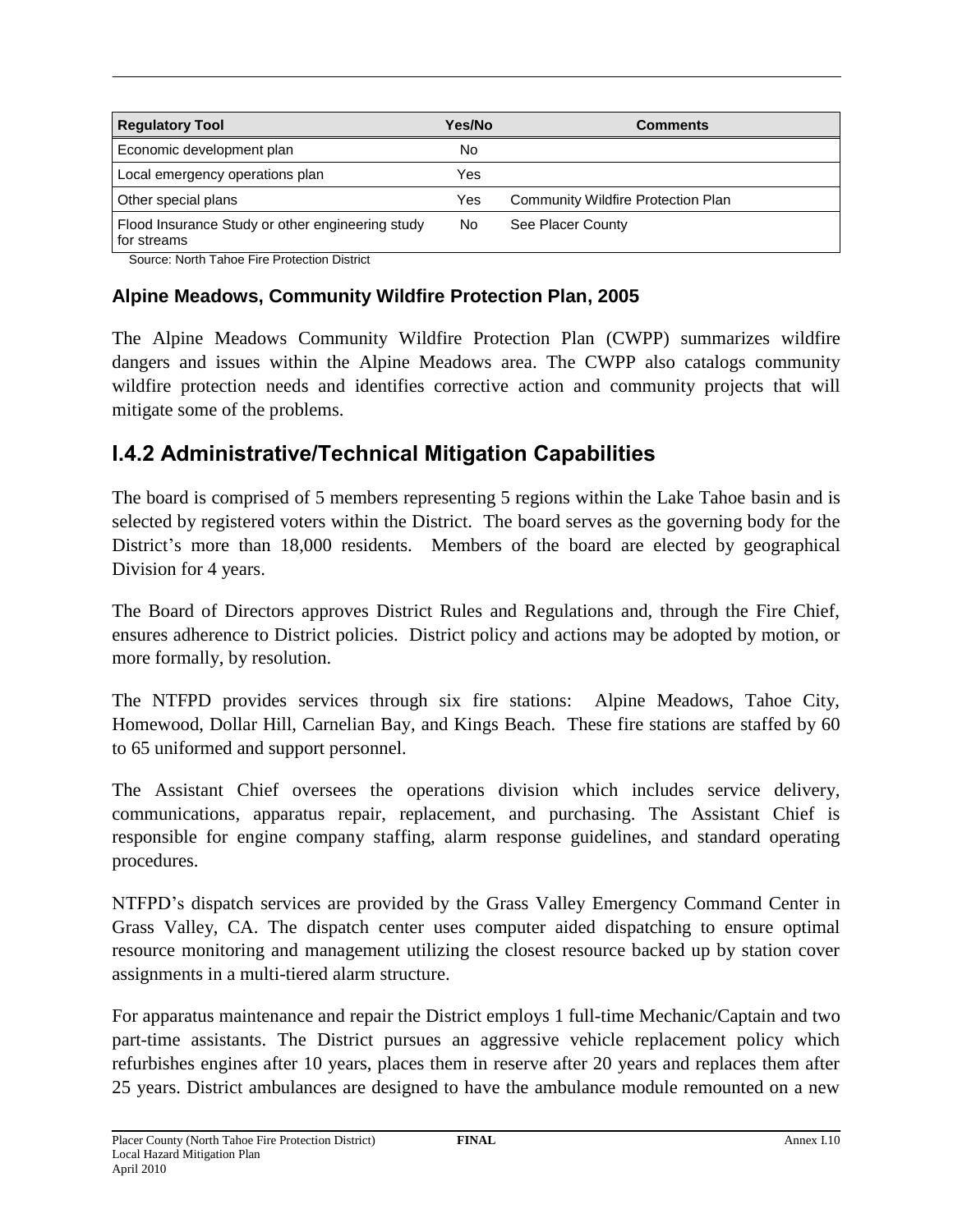chassis every 5 years until replacement. The North Tahoe Fire Protection District maintenance and repair facility personnel ensure the District purchases only items of a specified quality at the least expense to the taxpayers. The District maintenance and repair facility personnel are charged with all tasks associated with providing a safe and reliable apparatus fleet at the lowest possible expense to the taxpayers.

# **I.4.3 Fiscal Mitigation Capabilities**

Table I.5 identifies financial tools or resources that the District could potentially use to help fund mitigation activities.

| <b>Financial Resources</b>                       | Accessible/Eligible<br>to Use (Yes/No) | <b>Comments</b>              |
|--------------------------------------------------|----------------------------------------|------------------------------|
| <b>Community Development Block Grants</b>        | No                                     |                              |
| Authority to levy taxes for specific purposes    | Yes                                    | Only with 2/3 voter approval |
| Fees for water, sewer, gas, or electric services | No                                     |                              |
| Impact fees for new development                  | Yes                                    |                              |
| Incur debt through general obligation bonds      | Yes                                    | Only with 2/3 voter approval |
| Incur debt through special tax bonds             | Yes                                    | Only with 2/3 voter approval |
| Incur debt through private activities            | No                                     |                              |
| Withhold spending in hazard prone areas          | No                                     |                              |

### **Table I.5. NTFPD's Fiscal Mitigation Capabilities**

Source: North Tahoe Fire Protection District

As indicated above, the District has several programs, plans, policies, and codes and ordinances that guide hazard mitigation. Some of these are described in more detail below.

### **Codes and Ordinances**

### *Avalanche*

Placer County's avalanche management program defines Potential Avalanche Hazard Areas (PAHAs) where the minimum probability of avalanche occurrence is 1 in 100 per year or where avalanche damage has already occurred. According to the Placer County Avalanche Ordinance the following information must be disclosed in PAHAs:

- Identification that a structure is within a PAHA;
- A warning that avalanche control work is conducted in the area and avalanche warnings will be provided as feasible; and
- Identification of sources that provide weather information and general information on avalanches.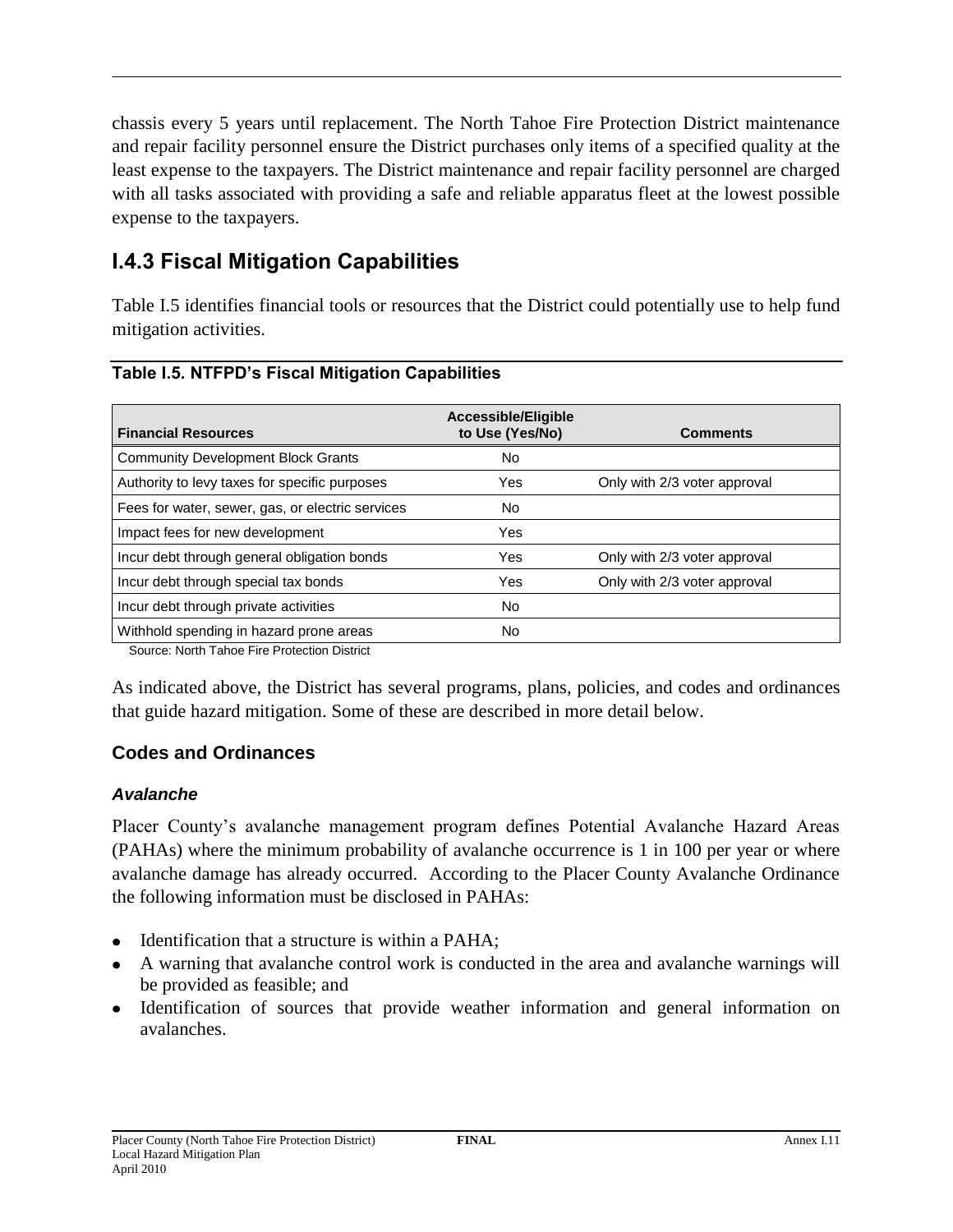In addition, the County limits construction as necessary in PAHAs and will not issue a building permit for construction in a PAHA without certifying that the structure will be safe under the anticipated snow loads and conditions of an avalanche.

# **I.4.4 Mitigation Outreach and Partnerships**

The NTFPD has automatic aid agreements with bordering Districts and mutual aid agreements with other fire agencies throughout the area. The District relies heavily upon this aid from their neighbors. Due to the high costs that are associated with a resort based economy, three-quarters of the NTFPD personnel live outside of the area served. This requires additional personnel from neighbors to respond and assist with incidents that are within the operational area.

The District is also a participating member of the Sierra Front WildFire Cooperators, a bi-state, multi-agency organization. The cooperators address numerous issues pertaining to wildfire suppression, prevention and public education.

The District also works with other agencies on wildfire-related matters. Working with professional fire experts from the U.S. Forest Service and California Department of Forestry and Fire Protection helps ensure that the District's work complements state and federal work and is up to standard for controlling wildfires.

In implementing many of the fuels management projects, the NTFPD works closely with the Tahoe Fire and Fuels Team which consists of representatives of Tahoe Basin fire agencies, CAL FIRE, Nevada Division of Forestry and related state agencies, the Nevada Fire Safe Council, the Tahoe Regional Planning Agency, the USDA Forest Service, conservation districts from both states, the California Tahoe Conservancy, and the Lahontan Regional Water Quality Control Board. Coordination of fuels reduction projects in the Tahoe Basin is overseen by a Multi-Agency Committee (MAC) comprised of the above agencies.

### **I.4.5. Other Mitigation Efforts**

The District is involved in a variety of mitigation activities including, public education, fuels management projects, and other activities to reduce fuel loads and fire risk. These mitigation activities include:

- Public presentations and defensible space inspections
- Working with Homeowner's Association's Living with Fire publication
- Public outreach via website, local paper and school education programs
- Fire & Life Safety structural plan review program
- Forest Fuel's management program
- Advise and assist with water system infrastructure improvements
- Details on some of the recent, ongoing mitigation projects are noted below.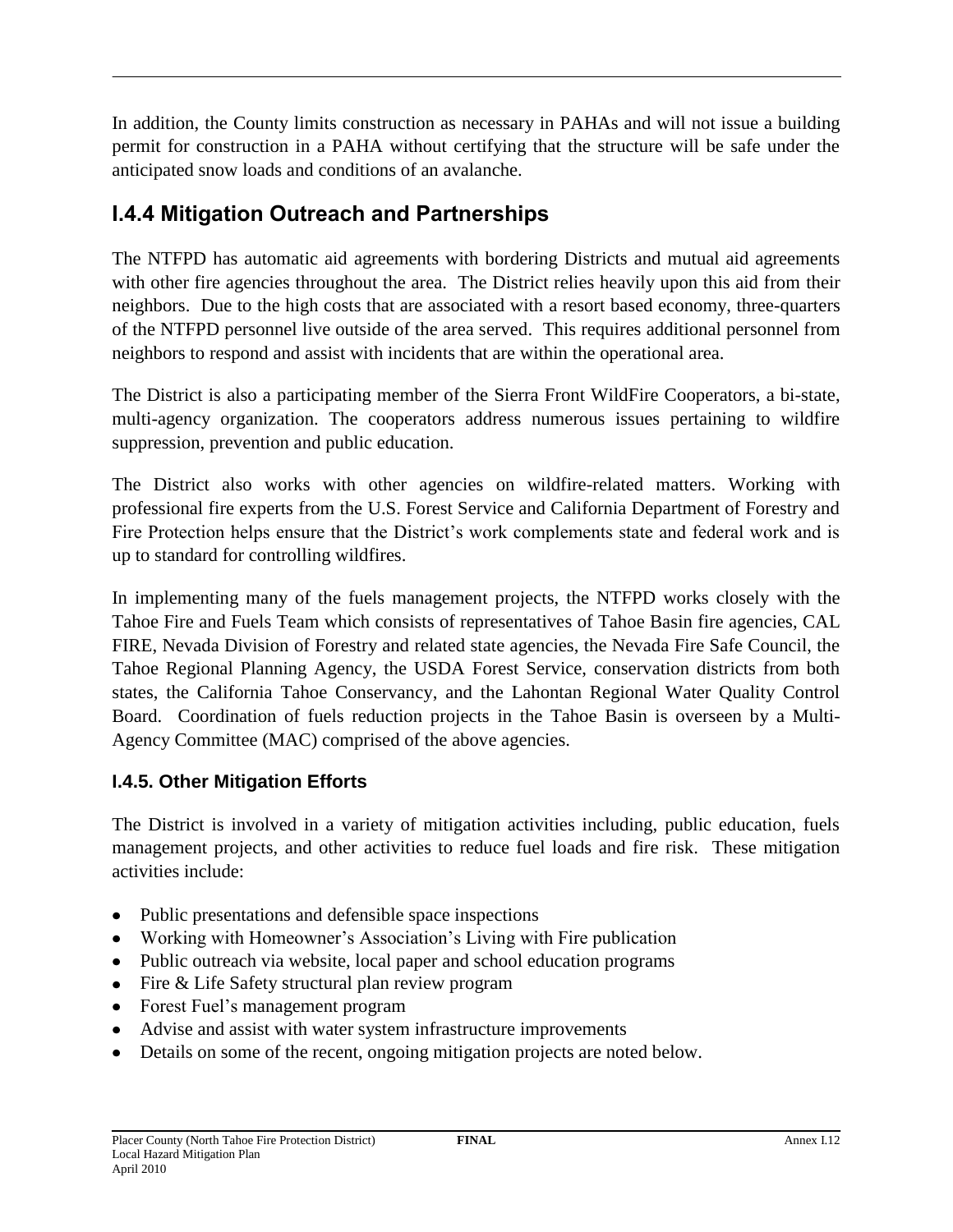### **Fuel Reduction Projects**

The NTFPD has begun work on three fuel reduction projects across North Tahoe that are top priorities in the CWPP. The projects are employing an innovative mix of NTFPD hand crews, low-impact equipment, controlled burning, and limited commercial harvesting to reduce fuel and create shaded fuel breaks. This will be an ongoing project for years to come and will require ongoing maintenance for treated parcels. Initial treatment has begun on high priority areas. To date, 230 acres in various areas have undergone treatment. The three current projects include the following priority areas: Rocky Ridge neighborhood, the Firestone property on Dollar Hill, and an area between Dollar Hill neighborhoods and Chinquapin. To date, the Rocky Ridge Neighborhood and the Firestone property on Dollar Hill are complete. The Dollar Hill neighborhoods and Chinquapin projects are ongoing.

### *Rocky Ridge Neighborhood (June 1, 2008 – September 1, 2008)*

- 25 acre high hazard area where prevailing winds would carry fire from Tahoe City into the neighborhood. Number nine priority project in the CWPP.
- NTFPD hand crews and low-impact, rubber tracked chipper were used on steep slopes.
- Partnership with California State Parks and Rocky Ridge homeowners who are completing defensible space within 100 feet of structures.
- Project Goal: Create a shaded fuel break where wildfire would move from the forest canopy to the ground and become manageable.
- Project cost: \$85,000. Funding provided by California State Parks, SNPLMA and a federal earmark for NTFPD provided by U.S. Congressman John Doolittle.

### *Firestone Property on Dollar Hill (Start August 15, 2008)*

- 65 acre tract on Dollar Hill owned by North Tahoe Public Utility District (NTPUD). Number two priority project in the CWPP.
- NTFPD hand crews thinned vegetation in stream areas while a commercial timber company was used to remove trees less than 18 inches diameter.
- NTPUD assisted the project by allowing North Tahoe Fire to use their property as storage areas on Defensible Space clean-up days for free chipping and pine needle drop.
- Project Goal: Create a shaded fuel break between neighborhoods east and west of the project area in order to help protect lives and homes in the event of a wildfire.
- Project cost: \$190,000. Funds provided by North Tahoe Public Utility District and funds from federal land sales outside of Las Vegas through the Southern Nevada Public Lands Management Act (SNPLMA).

### *Area between Dollar Hill and Chinquapin (work ongoing for the past two years is moving toward completion)*

- 40 acre treatment around the Chinquapin neighborhood east of Dollar Hill. Number one priority project in the CWPP.
- NTFPD hand crews removing fuels on very steep, inaccessible slopes and preparing for controlled burns each year. Low-temperature understory burning will be used on days when conditions allow the smoke to be carried away from neighborhoods.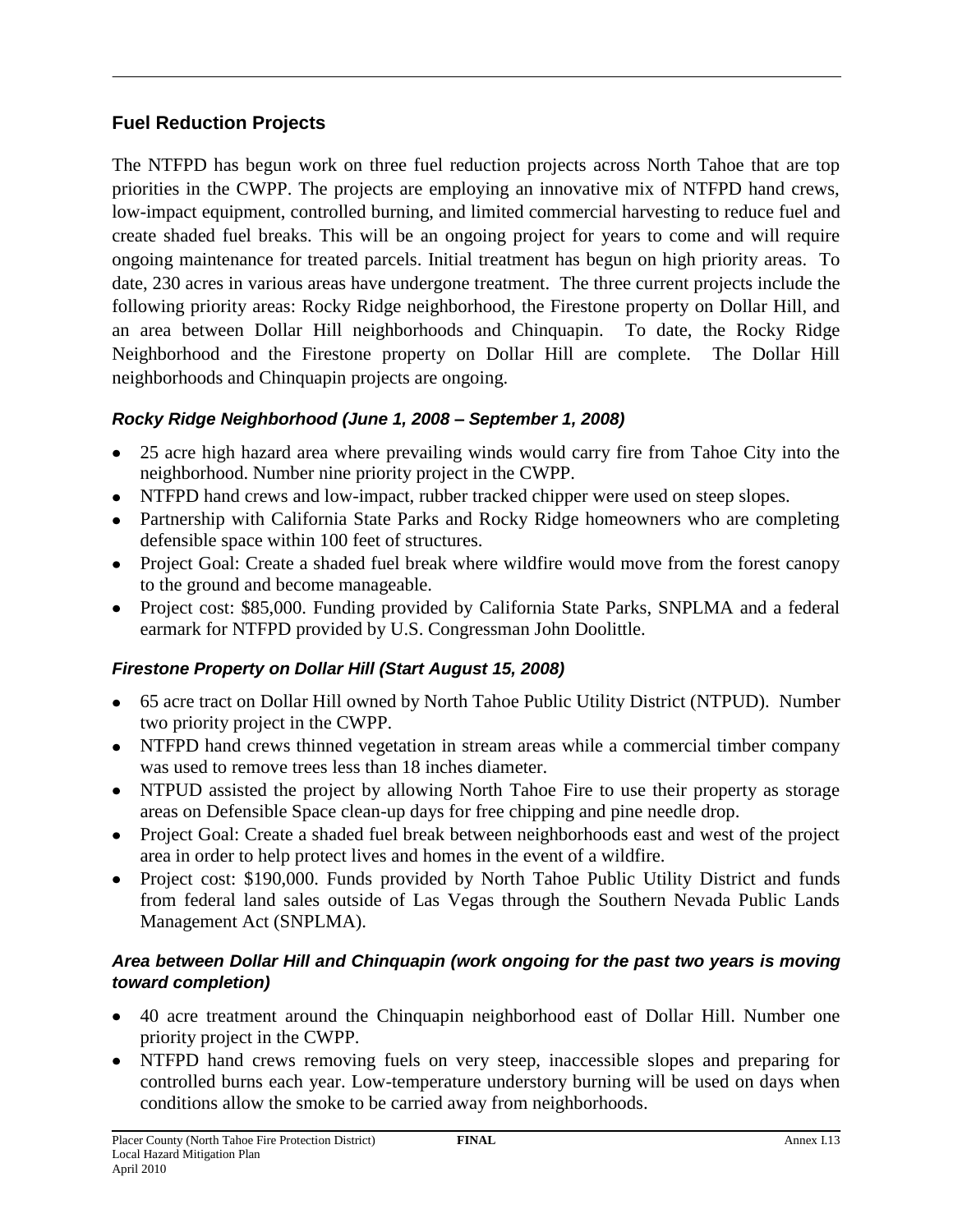- Partnership with CAL FIRE, Incline-based North Lake Tahoe Fire Protection District, and Chinquapin homeowners.
- Project Goal: Understory burns will replace nutrients in the soil, creating a healthier forest that doesn't have to be treated as often. The area should not need treatment again in less than 10 years.
- Project Cost: \$200,000. Funding provided by Chinquapin homeowners, Secure Rural Schools and Community Self-Determination Act Title III funds and a federal earmark for NTFPD provided by U.S. Congressman John Doolittle.

### **Fuels Reduction: Chipper Program**

The NTFPD provides fuels reduction chipping to roughly 1200 or more properties each year, which is equivalent to over 300 acres of treatment in the district. Chipping statistics from 1999 to 2007 are provided below:

| Chipping Stats 1999-2007                                   |                 |           |  |
|------------------------------------------------------------|-----------------|-----------|--|
| Season                                                     | Parcels Treated | Pounds    |  |
| 2007                                                       | 1323            | 807,500   |  |
| 2006                                                       | 567             | 379,278   |  |
| 2005                                                       | 634             | 353,450   |  |
| 2004                                                       | 543             | 286,285   |  |
| 2003                                                       | 636             | 285,100   |  |
| 2002                                                       | 517             | 248,000   |  |
| 2001                                                       | 716             | 427,840   |  |
| 2000                                                       | 407             | 223,087   |  |
| 1999                                                       | 546             | 299,277   |  |
| <b>Totals</b>                                              | 5889            | 3,309,817 |  |
| 5889 Lots = 1472.25 at $\frac{1}{4}$ acre per lot average. |                 |           |  |

Source: North Tahoe Fire Protection District

# **I.5 Mitigation Strategy**

# **I.5.1 Mitigation Goals and Objectives**

The North Tahoe Fire Protection District adopts the hazard mitigation goals and objectives developed by the HMPC and described in Chapter 5 Mitigation Strategy.

### **I.5.2 Mitigation Actions**

The planning team for the NTFPD identified and prioritized the following mitigation actions based on the risk assessment. Background information and information on how each action will be implemented and administered, such as ideas for implementation, responsible office, partners, potential funding, estimated cost, and schedule are included.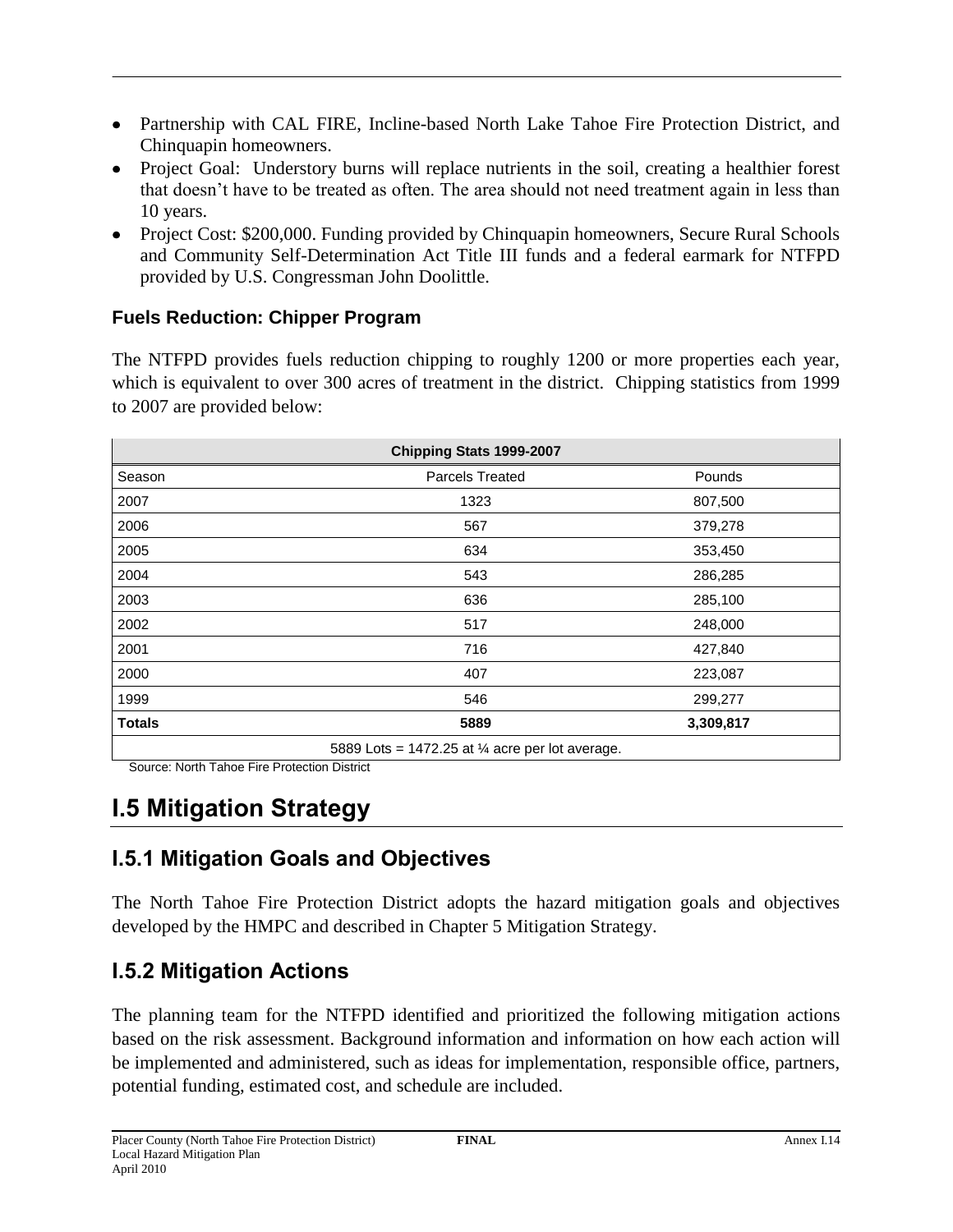### *1. Community Wildfire Protection Plan (CWPP) projects*

**Issue/Background**: TBFC Final Report Finding 2: The risk of wildfire in the Tahoe Basin is extreme and the probability of catastrophic fire occurrence is increasing.

North Tahoe Fire participated in a joint bi-state CWPP development in 2004. The resulting document is used to direct and prioritize fuel treatment projects in and around the district. The plan utilizes a ranking system of projects based on protecting life, property and the environment. The ranking coupled with funding and available resources allows work to start in the identified hazard areas.

This plan is now 5 years old and needs to be updated. During the last 5 years, the District has identified many difficulties in proceeding with priority projects. Some of these difficulties are due to multiple land owners in a single project plot and funding limitations. There are also areas that were not identified in the original plan leaving gaps in the protective halo surrounding the communities.

Funding is needed to update the plan, continue projects, address the identified problems, and provide for ongoing maintenance in the areas already treated.

### **Other Alternatives**:

**Existing Planning Mechanism(s) through which Action Will Be Implemented:** Existing CWPP and future updates help establish priorities and projects. TBFC Recommendations: 15, 54, 69, 89 and the Lake Tahoe Basin Multi-Jurisdictional Fire Reduction and Wildfire Prevention Strategy 10-Year Plan

**Responsible Office**: North Tahoe Fire Protection District.

**Priority (High, Medium, Low)**: High

**Cost Estimate**: Sum of all projects in 2004 plan \$13,406,070.

**Benefits (Losses Avoided)**: Life safety, catastrophic loss to property, watershed stability, forest health, and regional economics.

**Potential Funding**: Local, state and federal funding.

**Schedule**: Ongoing.

### *2. Defensible Space Inspection, Tree Marking, Chipping Program, and Public Education*

**Issue/Background**: Defensible space is the single most important action that can be taken by individual home owners to protect homes from wildland fire. It is also one of the most critical aspects of protecting the wildland from fire that originates in the community.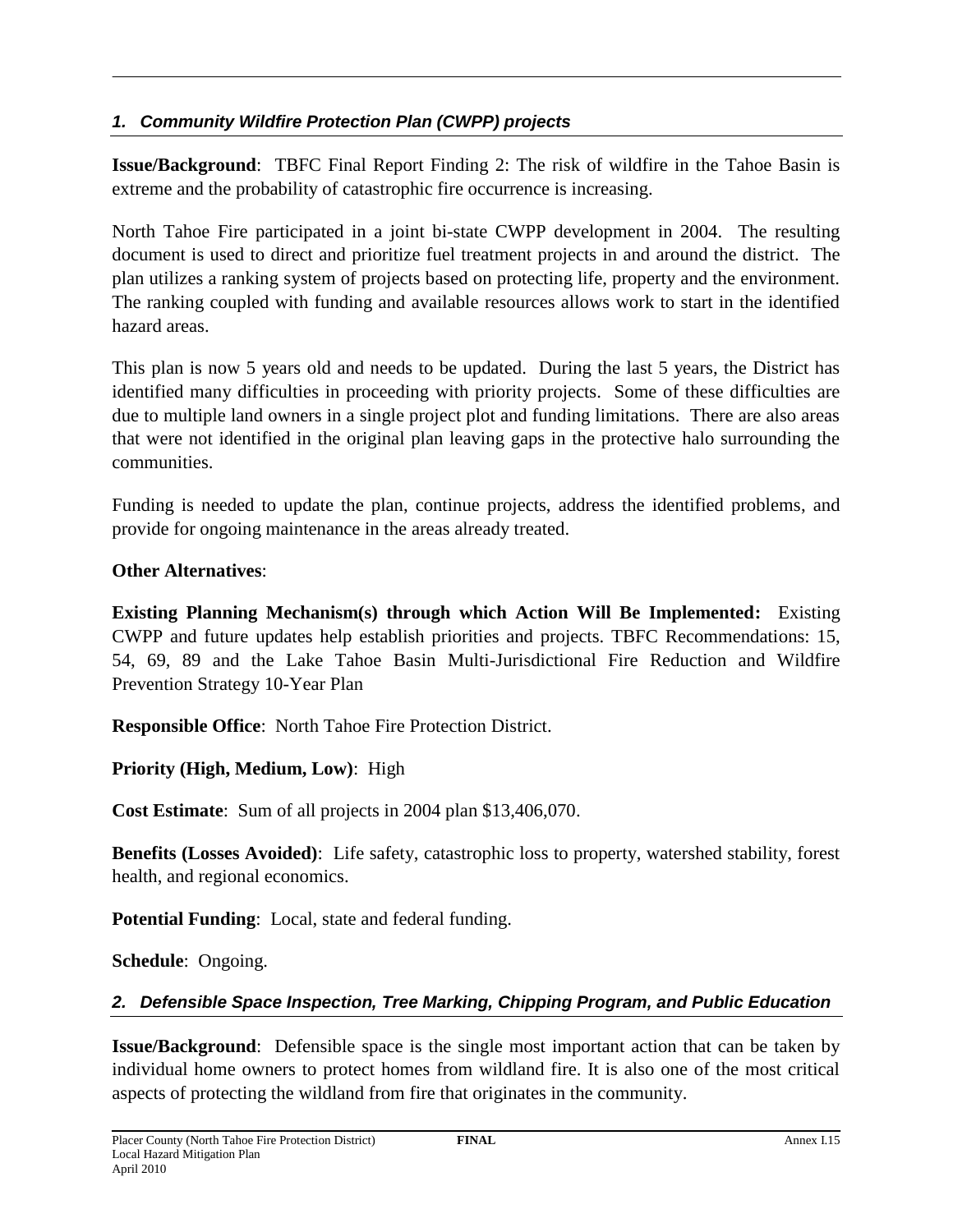Inspections, free chipping, public education, enforcement, and compliance are important components to the overall success of the program and when coupled with CWPP projects, lead to improved wildland intermix safety. Chipping programs can lead to less dooryard burning, better air quality and better compliance with regulations. Inspections, public education, and enforcement are needed to help protect the entire community through uniform communications and standards.

Residential chipping services have increased by 25-150 percent each year and need to continue. This increase dictates the following years projected needs. This aspect of the community assistance program allows homeowners to complete defensible space on their own with the knowledge that the material will be disposed of efficiently. Disposal of material is the biggest problem for homeowners and the chipping program allows homeowners the opportunity and incentive to complete work.

### **Other Alternatives**:

**Existing Planning Mechanism(s) through which Action Will Be Implemented**: TBFC Recommendations 37-42 and 44 describe actions that will assist property owners and fire agencies with attaining required defensive space for all properties within 5 years.

**Responsible Office**: North Tahoe Fire Protection District.

**Priority (High, Medium, Low)**: High

**Cost Estimate**: \$200,000 (Annually).

**Benefits (Losses Avoided)**: Life, property, environmental health and safety.

**Potential Funding**: Local, state and federal funding.

**Schedule**: Ongoing May through November each year.

### *3. Hazardous Wood Roof Replacement Program*

**Issue/Background**: Historical data suggests that firebrands are a principle WUI ignition factor and that highly ignitable wood roofs can cause homes to be lost in wildland fire events without direct flame impingement into the structure.

In January 2008, NTFPD adopted fire code changes to prohibit the use of shake shingles on new construction. The high cost of wood shake roof replacement precludes many property owners from changing to Class "A" fire resistive materials. The cost/benefit relationship is difficult when roofs contain additional years of useful life. A stipend program to assist property owners with the costly conversion is felt to be the only way of achieving successful "change out" close to 100 percent.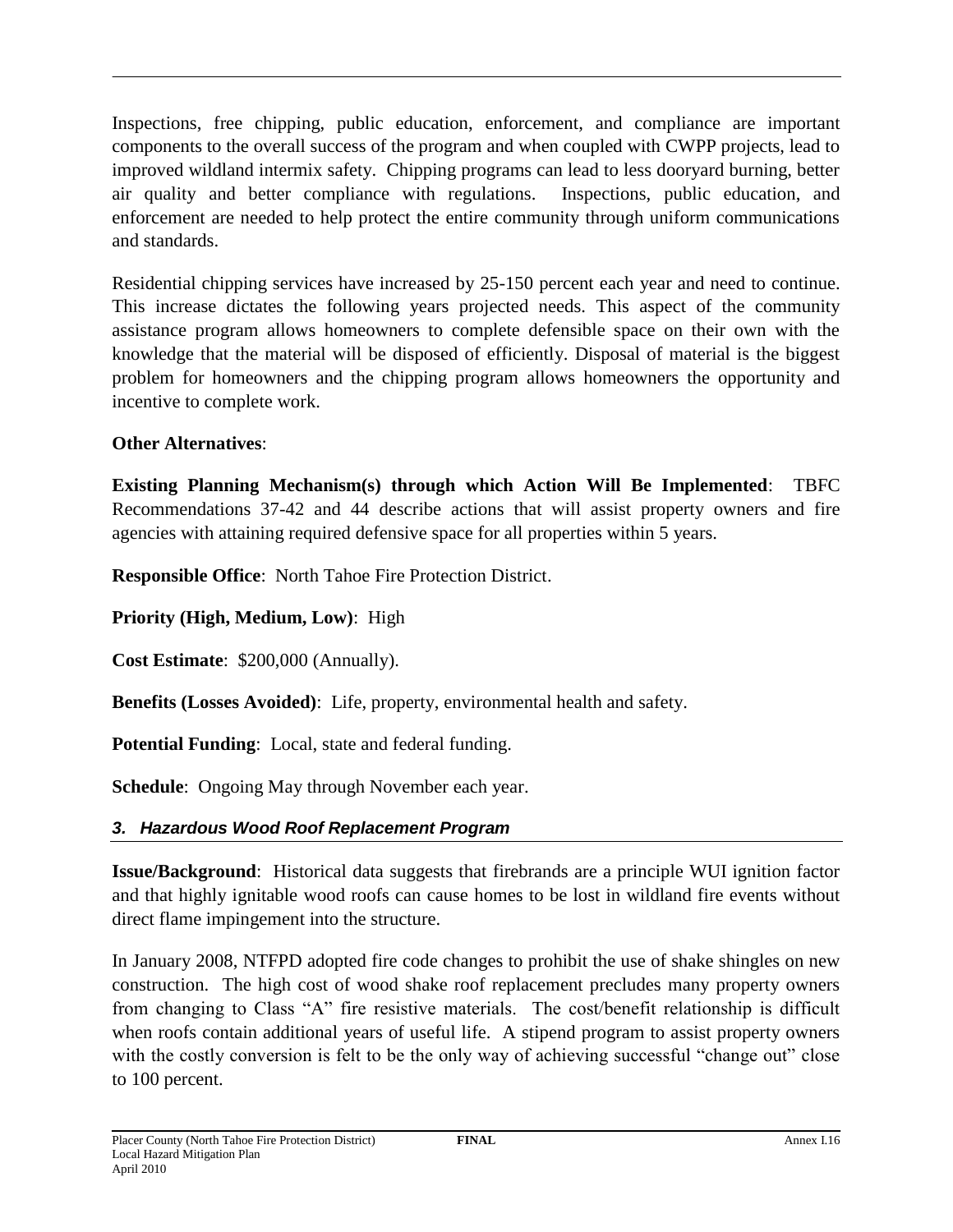According to the Tahoe Fire Commission Report (May 2008), there are many homes in the basin which have wood shake shingle roofs that pose a risk to the dwelling and surrounding homes as well. Furthermore, the report recognizes that replacing wood shake shingle roofs is one of the most effective retrofits a homeowner can do. Finding 17A specifically states that "the use of appropriate building materials helps prevent homes from ignition in a fire." Finding 17B also states that "there is a need to require the retrofitting of such structures to make them safer from the hazards of catastrophic fire within the basin." To reduce the risk posed by wood shake shingle roofs, the report recommends that local governments, with the assistance of the Tahoe Basin fire chiefs and any basin fire safe councils, pursue any grant or loan programs that may be available to assist property owners in retrofitting their residences to meet these requirements.

### **Other Alternatives**:

**Existing Planning Mechanism(s) through which Action Will Be Implemented**: Existing CWPP as well as the TBFC Final Report Recommendations 45-47.

**Responsible Office**: North Tahoe Fire Protection District / Nevada Fire Safe Counsel.

### **Priority (High, Medium, Low)**: High

**Cost Estimate**: \$1,906,822 (\$1,206,822 federal share + \$700,000 non-federal share).

**Benefits (Losses Avoided)**: In addition to the avoided loss of life and safety, the net present value of benefits calculated in the Benefit Cost Analysis is \$12,419,506. Data not included in this estimate includes the value of power lines and electric infrastructure, pumping stations and other water infrastructure, and the value of merchantable timber. Finally, there is damage to the local tourist-dependent economy and the watershed protecting the clarity of Lake Tahoe.

**Potential Funding**: FEMA and local funding.

**Schedule**: The goal stated in the Fire Commission report is to have fire resistive roofing on all structures within 10 years. North Tahoe Fire plans to begin a 5 year effort starting in 2009. The local program is expected to take at least three full years (36 months) to be complete but could be completed earlier depending upon the participation level of property owners. The proposed schedule of work is as follows:

- Outreach  $\&$  marketing to prepare educational materials, handouts, and supplies  $-1$  month  $\bullet$
- Management paperwork  $&$  notification to designated treatment areas  $-4$  months
- $\bullet$  Homeowner receives contractor bids  $-2$  months
- Contractor selection and homeowners contractual agreement  $-2$  months
- Permit process through Building Department  $-2$  months
- Roofing construction and replacement 20 months  $\bullet$
- Close out open Building Dept permit through sign-off  $-1$  month
- Property owner submits for reimbursement 1 month $\bullet$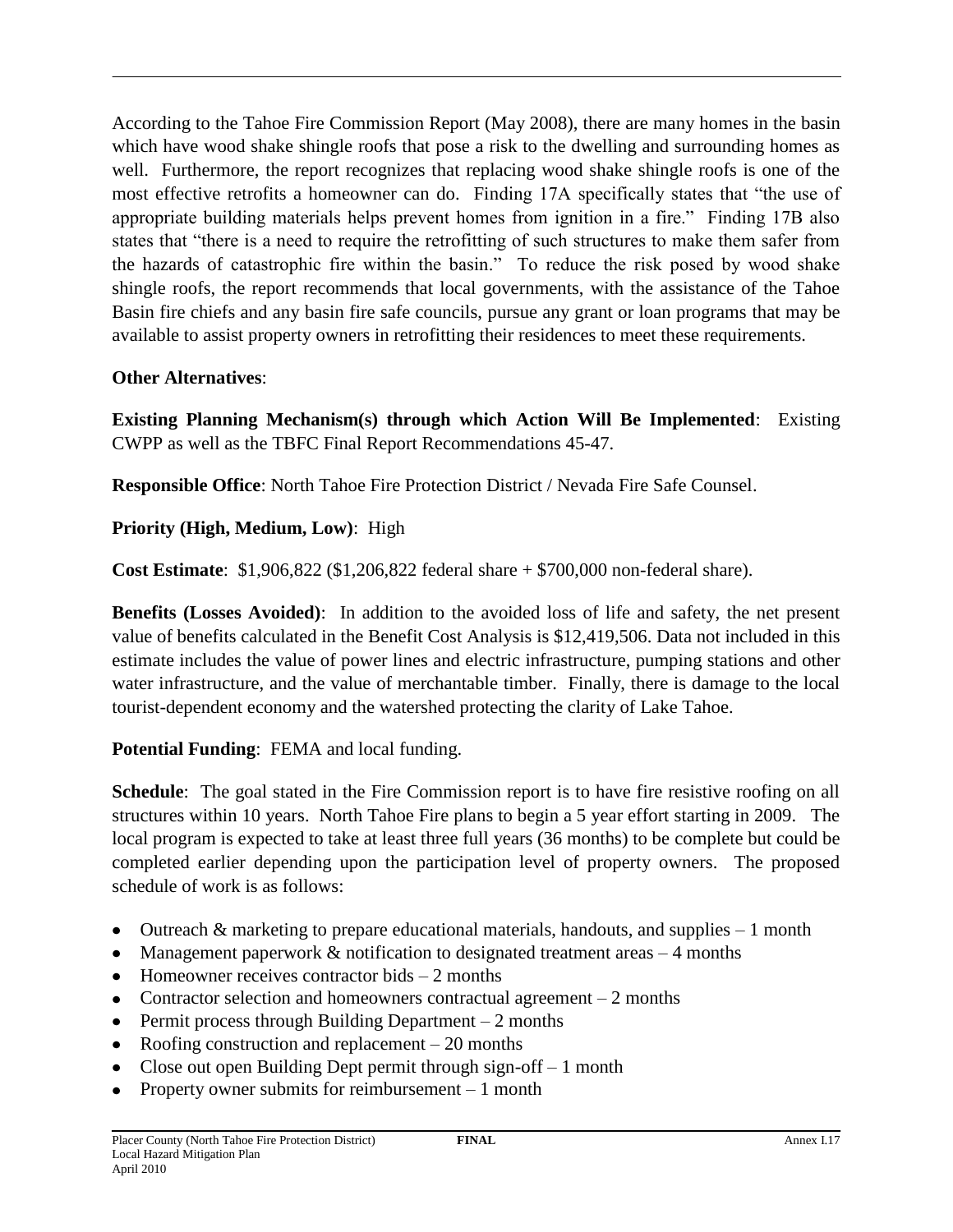- Funds advance to the Fire District 1 month
- Project tracking and reporting to  $\text{OES} 2$  months

### *4. Regional Water System Fire Protection Upgrades and Interoperability*

**Issue/Background**: The communities in the North Tahoe Fire Protection District are served by 16 different public and private water purveyors. All of these companies were started many decades ago with little to no regional master planning or concern for fire suppression. Several of these systems were installed 50-100 years ago and designed to only provide domestic water to a few seasonal customers.

Adequate fire suppression infrastructure is a key component of community fire suppression capabilities. The lack of adequate fire flow has a direct relation to life safety, environmental protection, property loss prevention and regional economic stability. Several recent structure fires could have been suppressed much quicker if there had been adequate hydrants with the proper fire flow and storage to support the fire fight. All of these fires have either extended into the wildland or had great potential to destroy hundreds to thousands of acres of National Forest land and the associated watershed leading directly into Lake Tahoe.

Current California Fire Code requires a minimum of 1000 GPM fire flow for 2 hours for a typical residential structure. This includes hydrant spacing of 500 feet or less, the necessary storage and/or refill capacity of at least 120,000 gallons, the proper main lines, pump capacity and back up power supplies. Many of the residential structures in this District exceed the typical residential square footage by 3-4 times. This, compounded with the multitude of small water companies, exacerbates the lack of adequate fire flow.

Existing and future water system facilities need to be "hardened" and protected against fire, tampering, and potential attack. Structural improvements, system redundancy, alarm systems, source identification, and regional master planning are needed to meet the stated objectives for the least cost.

### **Other Alternatives**:

**Existing Planning Mechanism(s) through which Action Will Be Implemented**: Regional water purveyor capital improvement project master planning and cost study.

**Responsible Office**: Regional planning lead by Placer County Water Authority with cooperation of all local public and private water companies and the North Tahoe Fire Protection District.

**Priority (High, Medium, Low)**: High

**Cost Estimate**: \$150-200 million.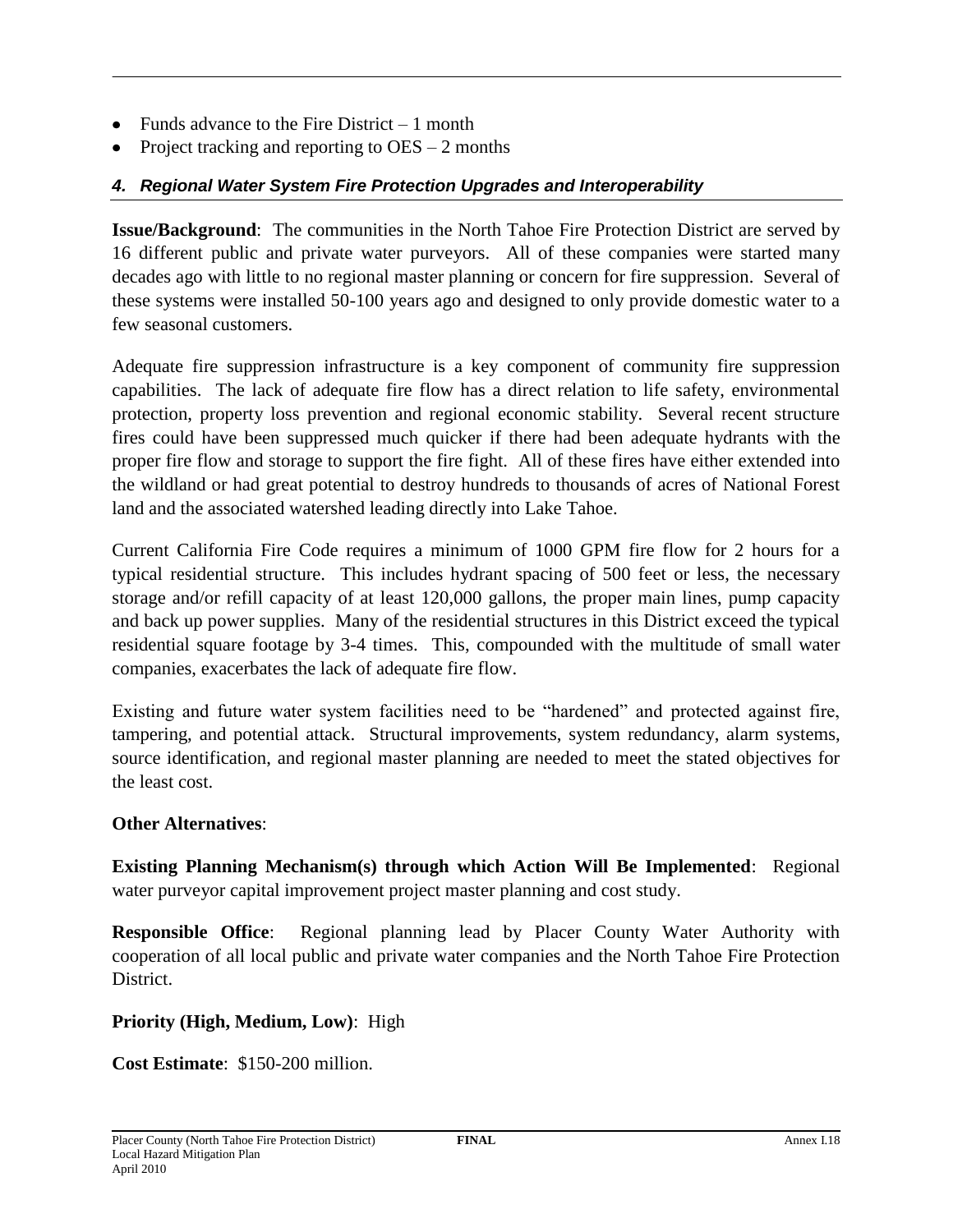**Benefits (Losses Avoided)**: Life safety, environmental damage, water clarity, property loss, economic stability.

**Potential Funding**: Rate payers; local, state and federal funds.

**Schedule**: Ongoing for 10-20 years.

### *5. North Tahoe Fire Protection District Critical Facility Infrastructure Improvements*

**Issue/Background**: All North Tahoe Fire District facilities were built 50 to 60 years ago and fail to meet current building codes and seismic standards for critical public safety facilities.

Scientists have studied the Lake Tahoe region for earthquake faults and have located three major faults within the Lake Tahoe Basin. According to their calculations, these faults are capable of producing quakes reaching 7.0 or above on the Richter scale. In addition to the typical and expected damage from the quake itself, these quakes are more than capable of producing large underwater landslides that have produced massive seiche waves in the basin in the ancient past. These waves are reported to have been up to 100′ high and have deposited massive boulders far above the current lake level. Four of the District's five fire stations are built only a few feet above lake level and are well within the projected hazard zones for seiche wave damage. All of the facilities would sustain major damage in a heavy earthquake possibly trapping and injuring emergency response personnel and destroying emergency response units.

Funding is needed for facilities master planning, property acquisition, funding studies, plan development and construction.

### **Other Alternatives**:

**Existing Planning Mechanism(s) through which Action Will Be Implemented**: A seismic upgrade and/or relocation of all North Tahoe Fire District facilities needs to be studied and completed as soon as possible.

**Responsible Office**: North Tahoe Fire Protection District.

### **Priority (High, Medium, Low)**: High

**Cost Estimate**: \$6-10 million + '07 est. (\$300K planning, permits… each station, \$2 mil. 52, 55, \$1 mil. 53, 54)

**Benefits (Losses Avoided)**: Safety of emergency response personnel and equipment is critical for natural disaster response and mitigation.

**Potential Funding**: Federal, state and local pre-disaster mitigation funds.

**Schedule**: 3-10 years.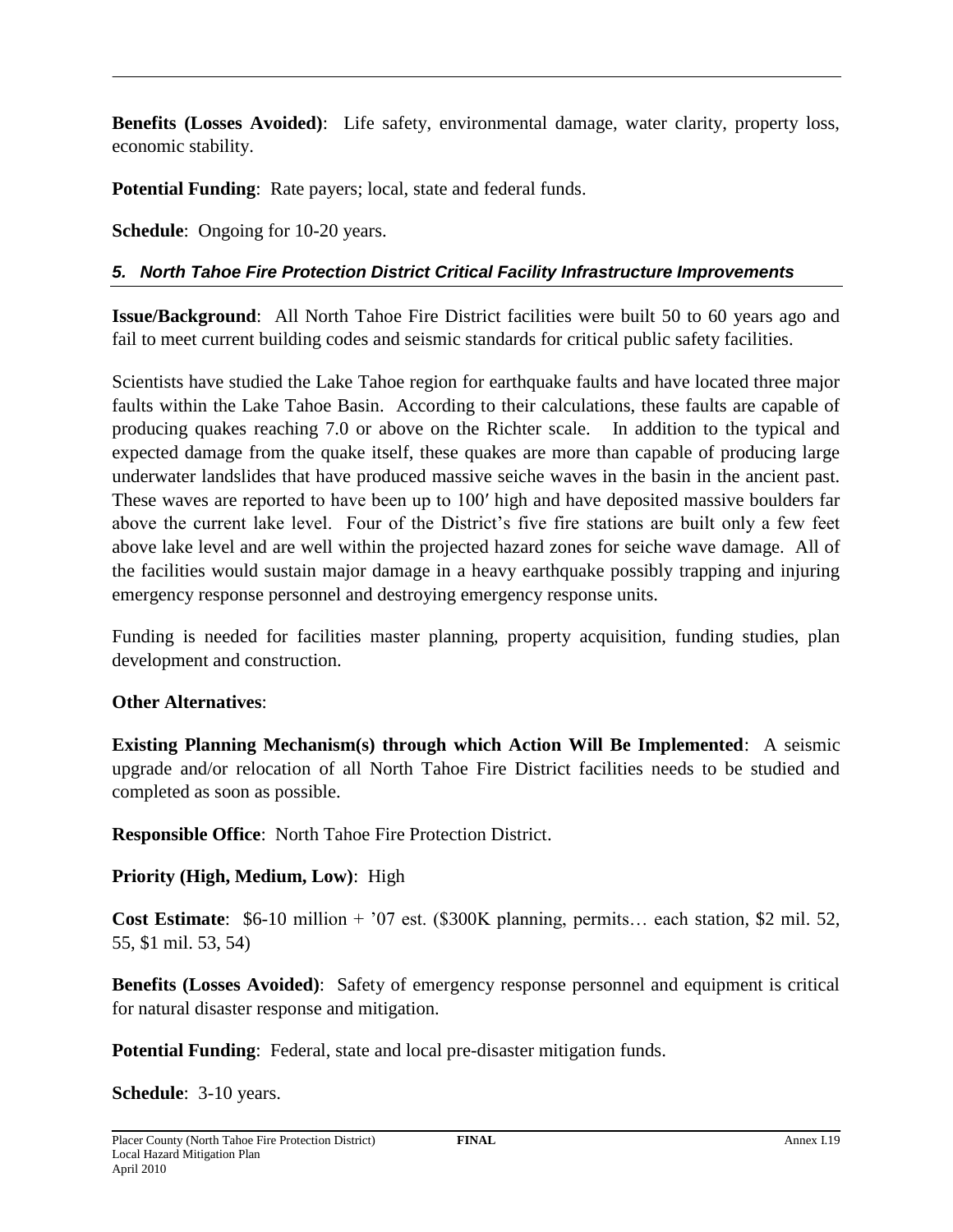### *6. North Tahoe Fire Protection District Headquarters Station Relocation and EOC Development*

**Issue/Background**: All North Tahoe Fire District facilities were built 40 to 60 years ago with no consideration for current fulltime co-educational staffing and District administrative functions. The facilities do not properly house District staff or modern fire equipment and technology. They also do not meet current public accessibility requirements or meet national standards for public safety facilities.

The District has also identified a great need to establish a regional Emergency Operations Center and have redundant dispatch capabilities to manage large scale, natural, or man-made disasters or long-term events. No facility with the proper infrastructure and technology currently exists in the region. The Lake Tahoe region has and will again become geographically isolated from all forms of outside assistance, for extended periods of time, during natural and man-made disasters. This is evidenced in many severe winter storms as recently as the winter of 2007. (1952, 1982, 1992, 1997, 2007)

The USFS has direct protection responsibilities for approximately 90 percent of the land located in the Tahoe Basin. The Forest Service does not have any facilities or fire protection equipment located on the northern half of the lake basin. Recommendation #79 of the TBFC Final Report states that all fire agencies in the basin must respond "closest forces" to mitigate any wildland fire threats. North Tahoe Fire, by default, is the closest resource to any incident on the north shore of the lake. The District has worked hard over the last several years with the USFS as well as CAL FIRE, discussing the feasibility of co-locating Federal and/or State resources in a North Tahoe Facility to improve response times and establish a presence on the north shore. This idea is fully supported in Recommendations 75-77 of the TBFC Final Report and would benefit all parties as well as improve protection and reduce loss on the north shore.

### **Other Alternatives**:

**Existing Planning Mechanism(s) through which Action Will Be Implemented**: North Tahoe Fire has already expended significant funds and resources for the initial planning phases of this project.

**Responsible Office**: North Tahoe Fire Protection District.

### **Priority (High, Medium, Low)**: High

**Cost Estimate**: \$14.6 Million (\$4.6 million Federal/\$10 million local).

**Benefits (Losses Avoided)**: The ability of local emergency services to function during and after any type of local or regional disaster is critical for public safety and economic stability. Response personnel and equipment must be safe from harm in order to respond and assist local victims and prevent further damage and harm during and after the emergency. The proposed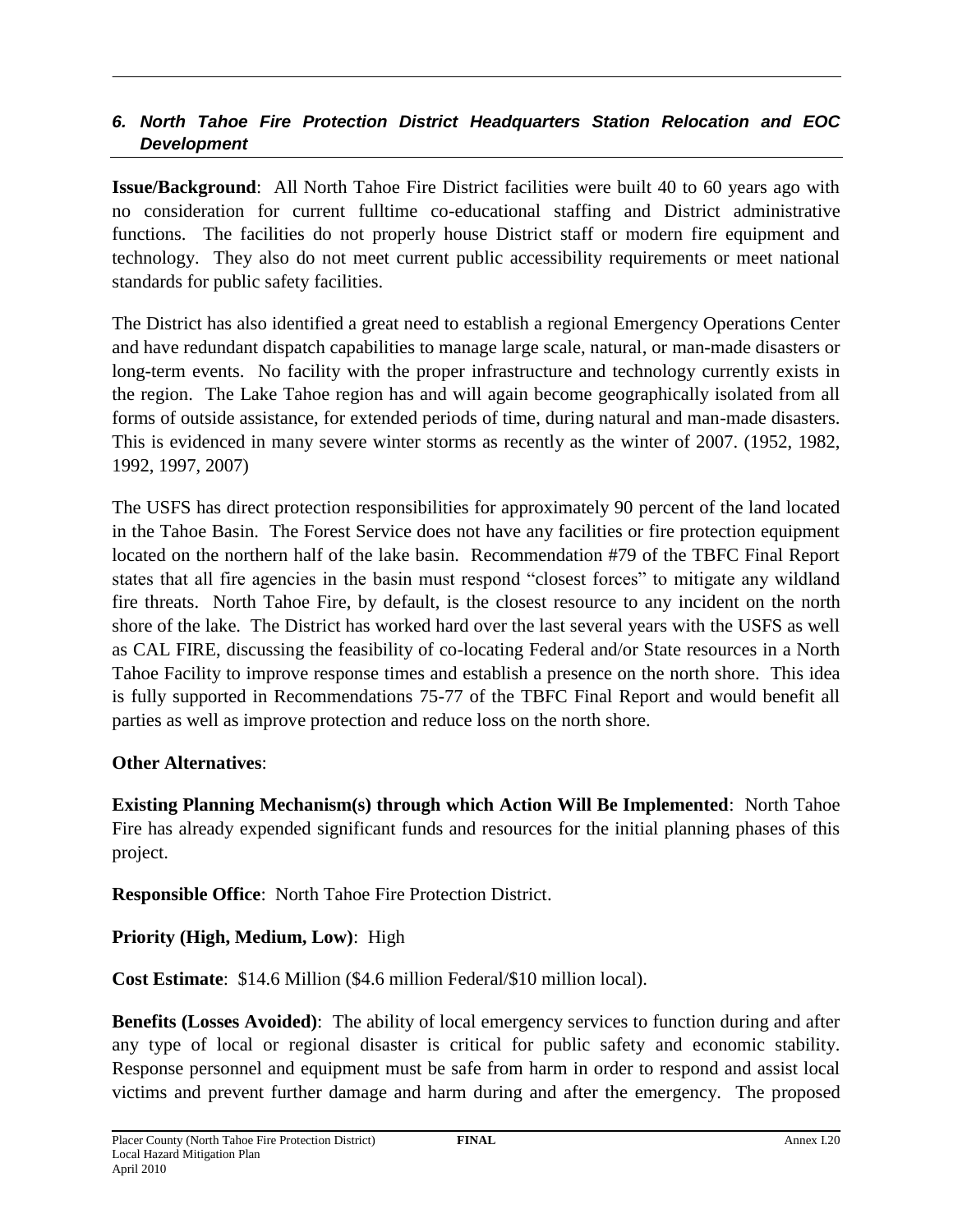facility improvements would address these issues and provide the necessary facilities to house fire, rescue, EMS, and law enforcement personnel during emergencies, extended periods of inclement weather that isolates the region, loss of power, and long term emergency management.

**Potential Funding**: Local, state and federal funds

**Schedule**: 2005-2008 Planning and permits. 2009-2010 Implementation and construction.\*

\*Contingent on funding from multiple sources

### *7. FCC P-25 Interoperability Radio Systems*

**Issue/Background**: Communications is a factor cited in almost every fatality, injury or near miss report involving emergency responders. Communication difficulties are also discussed in the Lake Tahoe Basin Fire Commission Final Report compiled after the Angora and Washoe Fires of 2007.

- The need for effective communications, consolidated dispatch functions, technology updates, and multi-jurisdictional interoperability are critical to firefighter and public safety as well as property and environmental conservation.
- Many of these issues are part of a federal standard and compliance is required by 2018.
- This is an unfunded mandate of significant expense that affects the local taxpayer and fire district budgets for many years.

### **Other Alternatives**:

**Existing Planning Mechanism(s) through which Action Will Be Implemented**: Federal FCC standards and specifications.

**Responsible Office**: North Tahoe Fire Protection District.

**Priority (High, Medium, Low)**: High

**Cost Estimate**: \$500,000 for base, mobile, and handheld radios, \$200,000 for District's portion of required infrastructure; upgrades (based on 2007 cost estimates).

**Benefits (Losses Avoided)**: Current technology, inter-operability with multi-disciplinary emergency response agencies.

**Potential Funding**: Federal, state and local funds.

**Schedule**: Pending funding, estimated 2010-2012.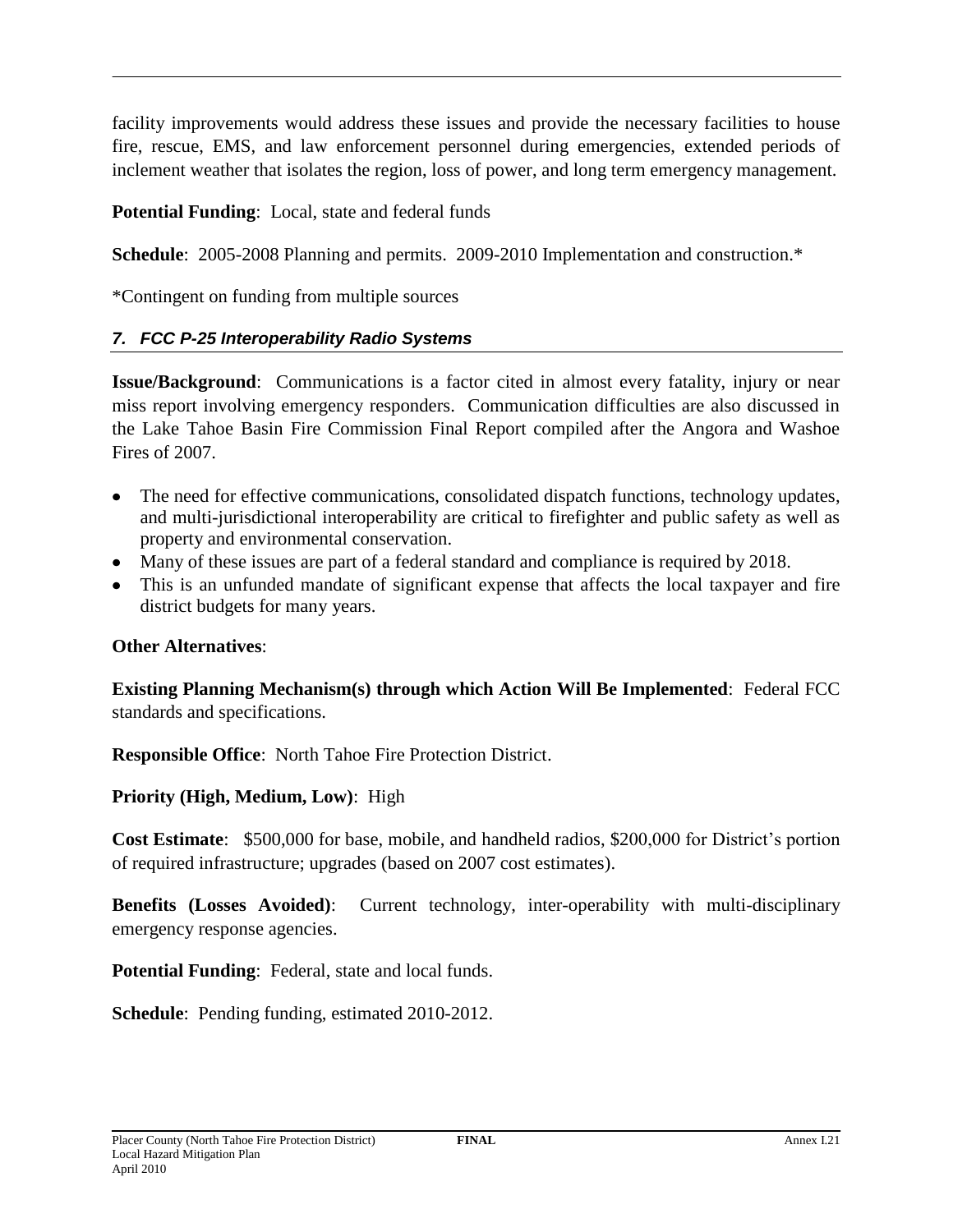### *8. Skid Steer Loader with Transport Trailer, Fuels Reduction Masticator Attachment and Snow Blower Attachment*

**Issue/Background**: CWPP/Fuels reduction work: Minimum impact mastication equipment can reduce hazardous fuel loads much more quickly and efficiently than hand treatment. This equipment is the most effective method of maintaining previously treated lots and also works very well in smaller urban lots. The speed and efficiency of production allows much more fuels reduction work to be done each season, thereby reducing the threat of catastrophic wild fire in the communities quickly. This goal is clearly identified in the Tahoe Basin Fire Commission's Final Report. Mastication helps eliminate the fuels without the need to wait for piles to cure and waiting for a permissible burn day. Less pile burning means better air quality, fewer resources needed for the same result and less public concern.

Critical infrastructure needs: Heavy snowfall can exceed 60 inches in a single storm. Without access to hydrants and key emergency infrastructure facilities, the ability to serve and protect the community is severely hampered.

The year round use of this District asset would prove valuable by freeing up personnel to work on other projects and components of fuels reduction and emergency services. It would allow personnel to rapidly clear hydrants during and after storms. It would lower the occurrence of workers comp. injuries with less man hours spent hand treating fuels reduction projects or digging over 800 hydrants buried after each storm.

### **Other Alternatives**:

**Existing Planning Mechanism(s) through which Action Will Be Implemented**: CWPP Projects, Multi-Jurisdictional Fuel Reduction and Wildfire Prevention Strategy 10-Year Plan.

**Responsible Office**: North Tahoe Fire Protection District.

**Priority (High, Medium, Low)**: High

**Cost Estimate**: \$150,000

**Benefits (Losses Avoided)**: Life safety and property loss prevention.

**Potential Funding**: Federal, State and local funds.

**Schedule**: 2009.

### *9. District GIS Technology, Equipment, Database and Mapping Improvements*

**Issue/Background**: Handle and manipulate information, statistical analysis, project planning and tracking, fuels management, parcel treatment, services provided: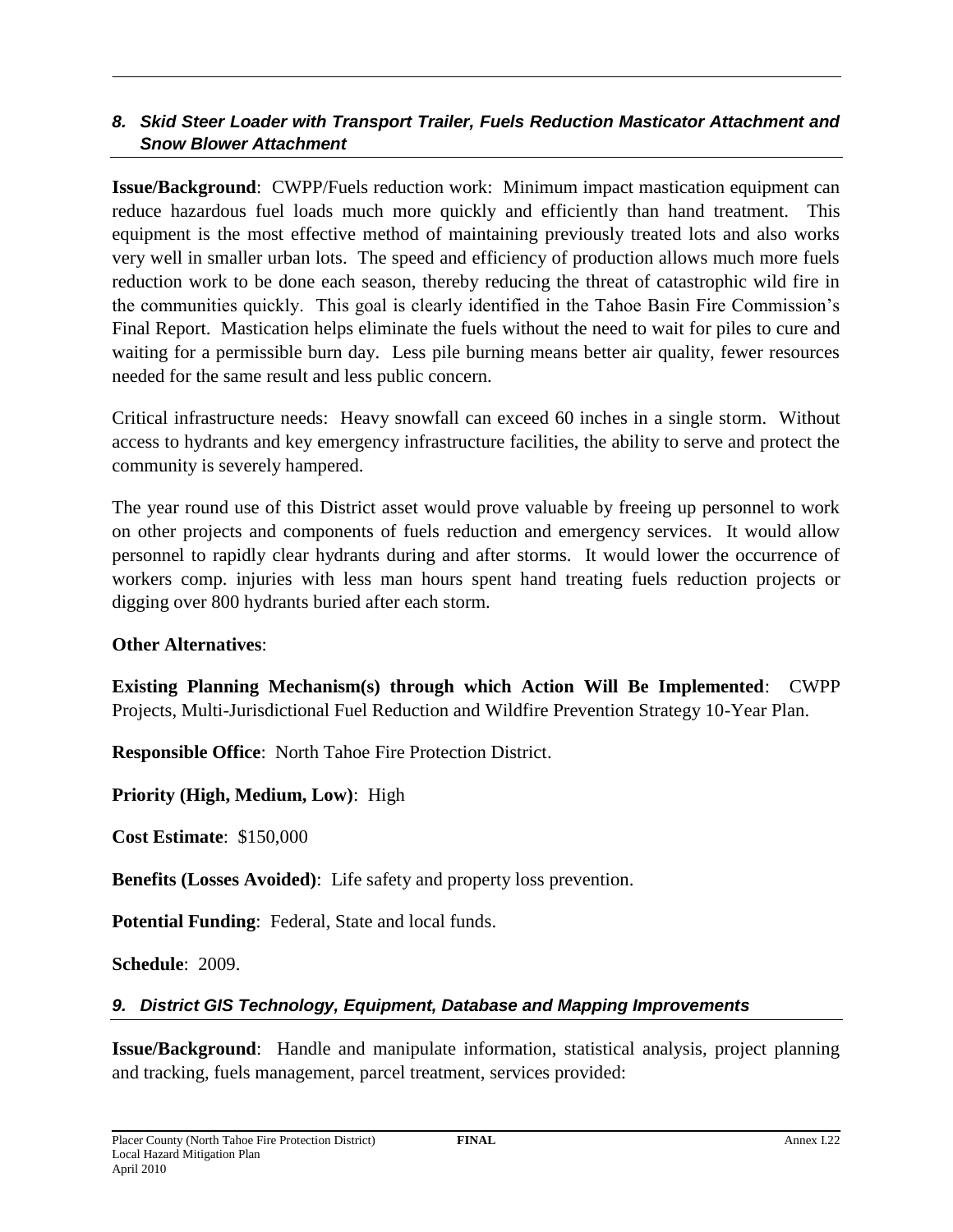- GIS/GPS interface for response routes, Hydrant locations when covered by snow;
- Critical tool for many applications used in fuels management and emergency services;
- Sharing information with other agencies for project work; and
- Presentations for public education, evacuation routes, fuels management.

### **Other Alternatives**:

**Existing Planning Mechanism(s) through which Action Will Be Implemented**: Tahoe Basin Fire Commission Report, Recommendation #6.

**Responsible Office**: North Tahoe Fire Protection District.

**Priority (High, Medium, Low)**: High

**Cost Estimate**: \$30,000.

**Benefits (Losses Avoided)**: Improved response times to emergencies, improved regional information sharing.

**Potential Funding**: Federal, State and local funds.

**Schedule**: 2010.

### *10. Emergency Radio Transmitters and Information Systems*

**Issue/Background**: Lake Tahoe experiences a significant influx of visitors during the busy summer and ski seasons. There are also times where natural and man-made disasters affect the region, possibly for extended periods of time. During these times, evacuation or emergency instructions are critical between public safety agencies and the public. Accessing emergency information particularly during power outages is critical to public safety. Advising and educating the public (many who are not familiar with the area) is an important task. Creating a network of low output emergency radio transmitters could be crucial to safe and orderly evacuations or shelter in place notifications.

### **Other Alternatives**:

**Existing Planning Mechanism(s) through which Action Will Be Implemented:** The NTFPD in cooperation with Placer County and the State of California will implement this project for the benefit of the region. FCC approval would be required.

**Responsible Office**: North Tahoe Fire Protection District.

**Priority (High, Medium, Low)**: High

**Cost Estimate**: \$42,500.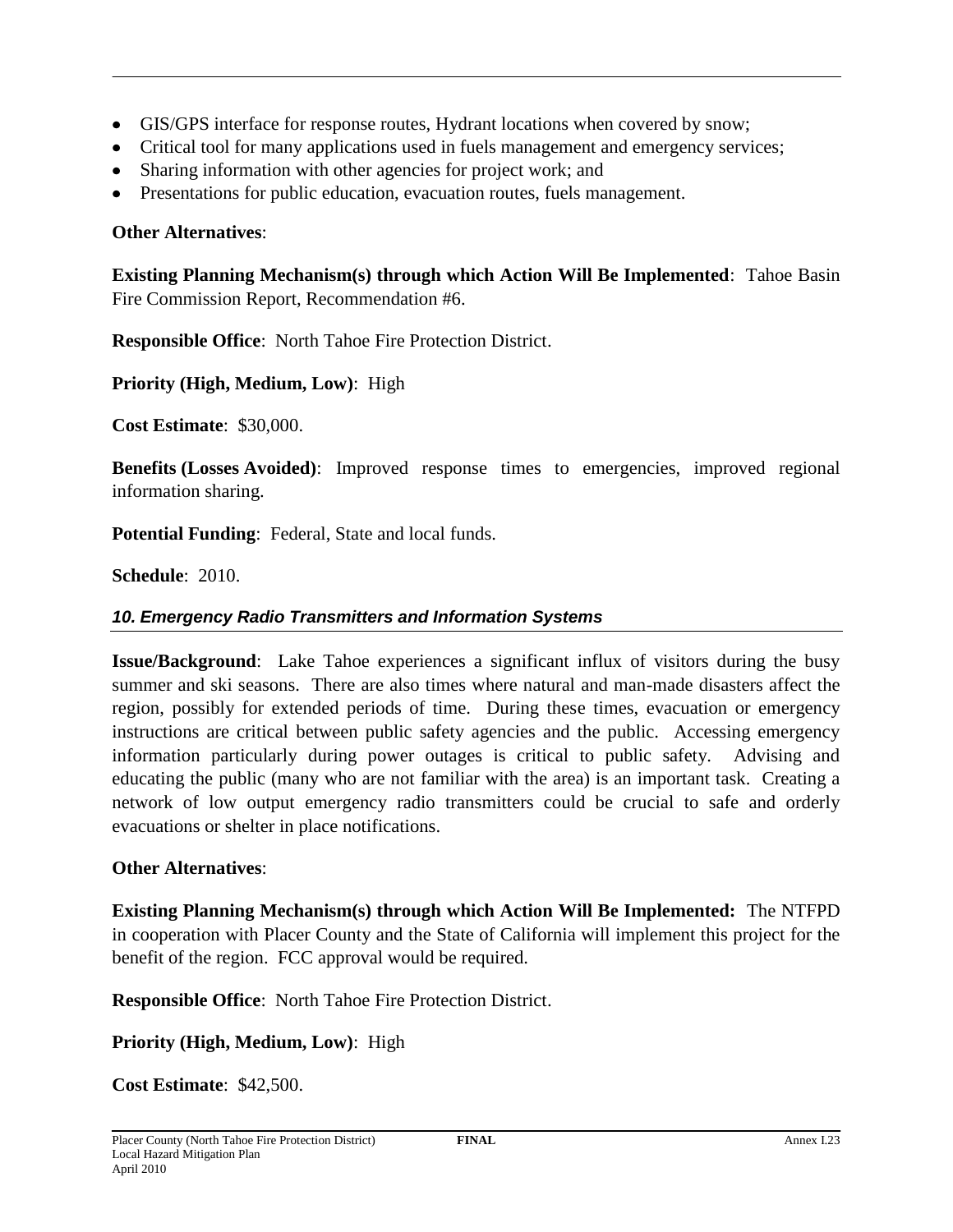**Benefits (Losses Avoided)**: Emergency communications with the public including orderly evacuation instructions, shelter in place instructions, public safety messages such as road closures, avalanche danger, high fire danger, etc.

**Potential Funding**: Federal, state and local funds.

**Schedule**: 2010.

### *11. Hydrant Risers, Replacements and Markers*

**Issue/Background**: There are over 825 hydrants in the District serviced by 16 different water companies. There are many small water companies with little to no funds available for infrastructure repairs or upgrades.

### **Other Alternatives**:

### **Existing Planning Mechanism(s) through which Action Will Be Implemented**:

**Responsible Office**: Water companies and North Tahoe Fire District.

**Priority (High, Medium, Low)**: Medium

**Cost Estimate**: \$275,000.

Riser parts plus labor to install \$175+\$150=\$325 per hydrant plus 17 percent administrative fee including contingency.

**Benefits (Losses Avoided)**: Protecting lives and property by gaining faster access to water supplies especially during inclement weather.

**Potential Funding**: Federal, state and local funds as well as local rate payers.

**Schedule:** As soon as funding and resources are available. This project may be done separately or in conjunction with the regional water system upgrades and interoperability.

### *12. Seiche Wave Warning Systems, Signs and Public Education*

**Issue/Background**: Scientists have studied the Lake Tahoe region for earthquake faults and have located three major faults within the Lake Tahoe basin. According to their calculations, these faults are capable of producing quakes reaching 7.0 or above on the Richter scale. These quakes are more than capable of producing large underwater landslides that have produced massive seiche waves in the basin in the ancient past. These waves are reported to have been up to 100' high.

Most of the basin's communities are located less than 100 feet above lake level. If a seiche wave were to occur to the magnitude reached in the past, there could be significant loss of life. This